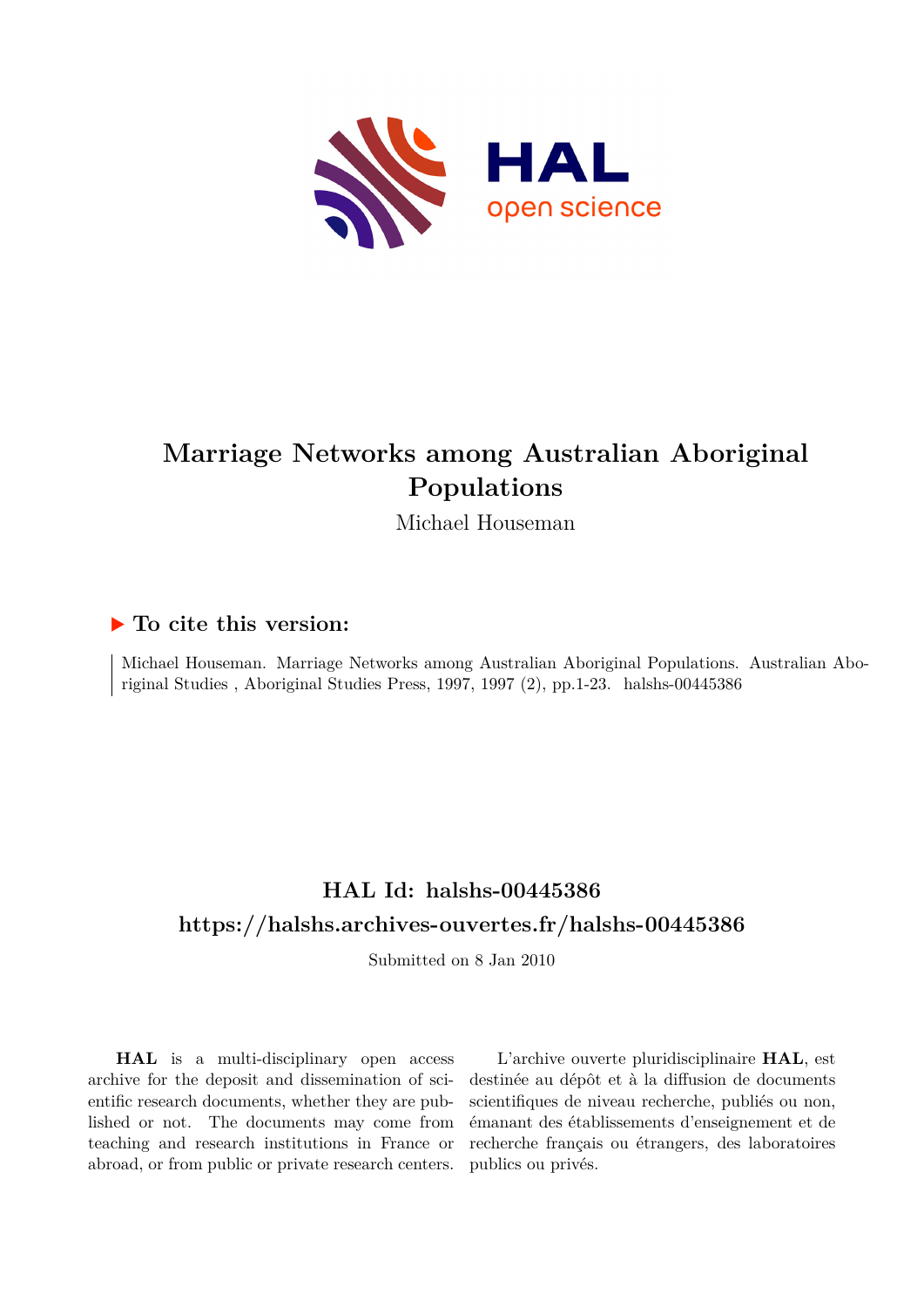# **Marriage networks among Australian Aboriginal populations**

Michael HOUSEMAN (CNRS, Paris) Pre-publication draft, published in *Australian Aboriginal Studies* 1997 (2): 2-23.

 Most people do not marry people who are too close, household members for example. However, nor do they marry people who are too far, such as total strangers for themselves or their family. In other words, they typically marry people with whom they have some sort of previous connection. In certain post-industrial settings, and perhaps elsewhere as well, prior linkages relating to employment, schooling, religious affiliation and so on undoubtedly intervene in the orientation of marriage choices. However, in most places, most of the time, such considerations remain subordinate to the role played by other types of relationship, namely those deriving from kinship and marriage themselves. In short, as a general rule, most people marry people with whom some sort of direct or indirect kinship or in-law relationship already exists.

 This common-place observation has far-reaching implications. As many of the previously related spouses of each generation give birth to children who themselves marry persons with whom they are directly or indirectly related, a higher-order social entity comes into being: a dense network of interlocking consanguinal and affinal ties. Such a network can be likened to a particularly complicated tangle of strings (of consanguinity) knotted together (by marriages) in a variety of ways to form a single intricate, unravelable whole. This higher-level entity persists through time, not as a static configuration but as a continually unfolding one in which certain connections are forgotten, others are renewed and new ones are forged. Developing in accordance with changing circumstances, it is shaped, generation after generation, by the aggregate influence of antecedent marriages upon the determination of marriages to come. Such a network thus embraces, in an approximate yet unmistakable fashion, the evolving social field in which individuals are embedded and though which their past and future are indissociably bound.

 The study of marriage networks favours an approach to kinship and marriage in which primary emphasis is given neither to classificatory schemes nor to normative precepts, but to the patterning of actual consanguinal and affinal connections. Douglas White and I have tried to show elsewhere (Houseman and White 1996, 1997, in press; White and Houseman n.d.), notably with regard to a number of Amazonian and South Asian populations, the value of such a perspective. The intention of the present paper is to outline certain aspects of this approach and to apply it to the study of Australian Aboriginal societies. It aims to suggest some of the advantages of thinking about Australian Aboriginal identities and social organisations with such higher-order matrimonial 'tangles of string' in mind.

 This paper is divided into four parts. An initial section deals with the delimitation and the representation of marriage networks in general. A second introduces the concept of the marriage network core and introduces a number of Australian Aboriginal marriage networks. A third section presents some additional cases and considers certain general characteristic features of Australian Aboriginal marriage networks. A fourth section explores the notion of matrimonial community in light of the preceding discussions.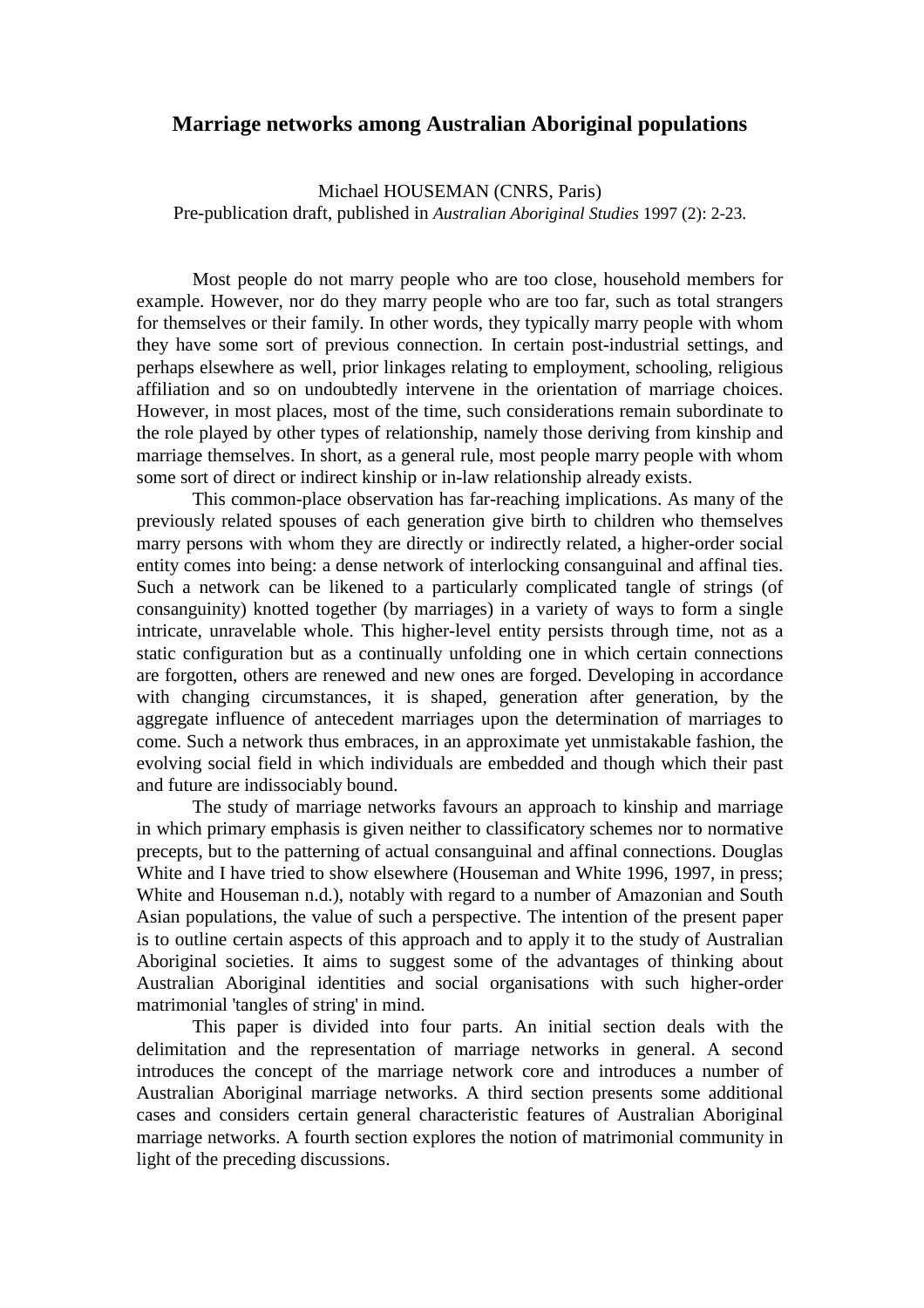#### **Isolating and representing marriage networks**

 Marriage networks are composed of two basic types of links: kinship connections and marriage ties. These are combined in divers ways to form 'paths' leading from one genealogical point to another. Such paths may be thought of as lengths of (consanguinal) string joined together by (matrimonial) knots. One such path for example might lead from me (Ego in Figure 1) through my father S and his sister T to my cousin  $\underline{A}$  (string), to his wife  $\underline{B}$  (knot), from there to her sister  $\underline{C}$  (string), then to her husband D (knot), to her husband's uncle E (string), to his wife F (knot), to his wife's brother G (string), et cetera. Another might lead from my cousin's wife's sister's husband D, to his nephew H, to the latter's wife I, to her aunt J, and to her aunt's husband K, who, by another path  $(K-C-D)$  is also D's brother-in-law. Another path might lead from D's brother-in-law K to his wife's niece L, to her husband M who is also my brother's son. Still another might lead from my brother's son M back to me through his wife L, who is the niece of my own wife N, and so forth. The sum of all such criss-crossing paths constitutes the marriage network.



**Figure 1 Sample network, conventional notation**

 In any real situation, the paths that compose a marriage network will not only be fairly numerous, they may also be very wide-ranging. Thus for example, it is not unlikely that most if not all of Aboriginal Australia can be united in a single ramifying web of intermarriages. In this respect, the affirmation frequently heard among Aboriginal people that 'we are all related' may well be true.<sup>1</sup> Indeed, given the fact that racial, ethnic, national or continental boundaries are never completely sealed off for all time, marriage networks of Australia-wide or even global proportions are not out of the question. However, the kinds of marriage networks we are primarily interested in are of a lower order of magnitude.

 Continent-wide or region-spanning marriage networks are far from homogeneous. They contain lumps (and lumps of lumps), that is, zones where generations of persons marrying neither too close nor too far have resulted in a definite clustering of intermarriages. It is these more restricted marriage networks, characterised by a high concentration of cross-cutting affinal ties, that we are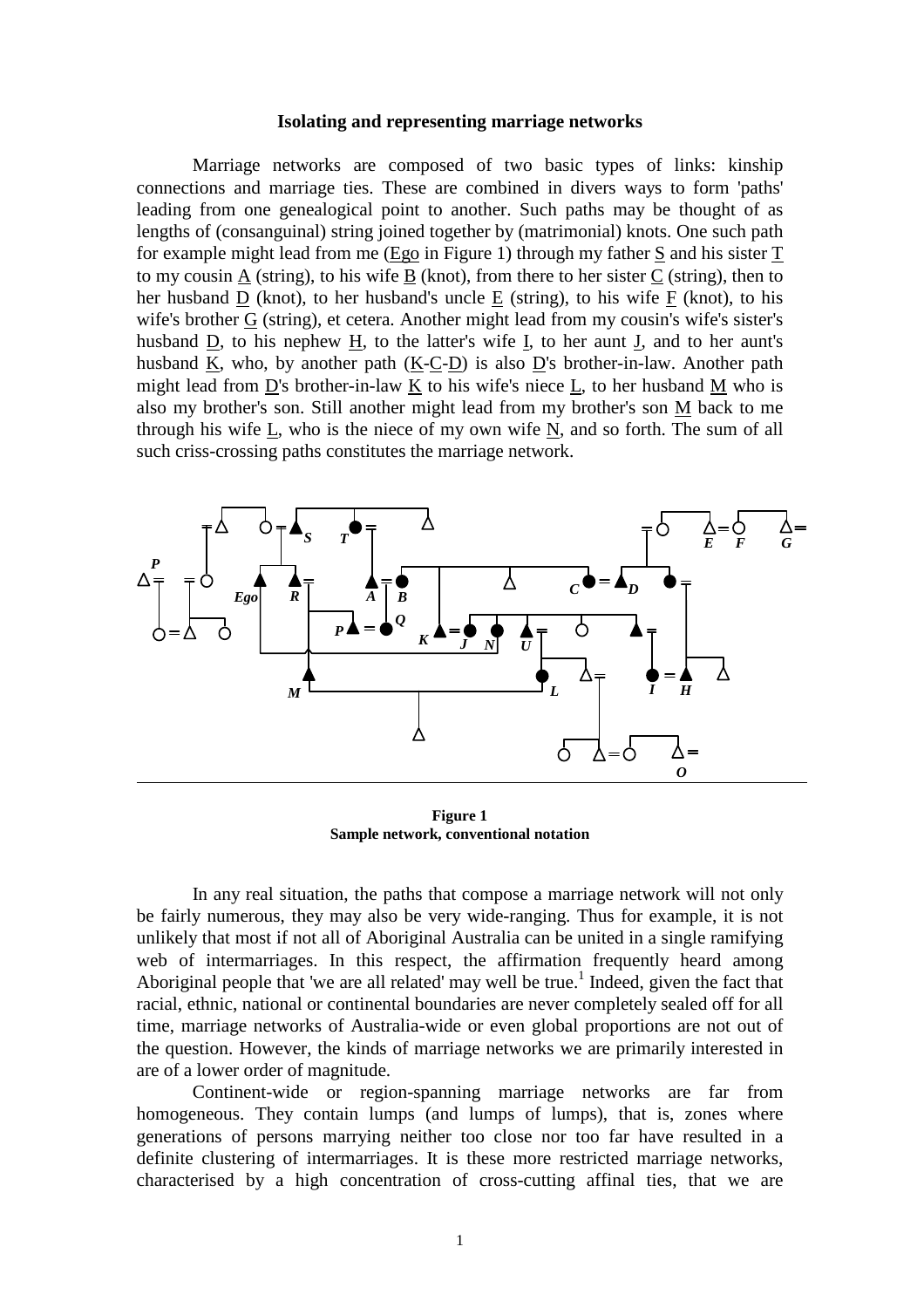concerned with here. Such matrimonial clusters generally do not exceed several hundred or at most several thousand living individuals, and are typically (but not necessarily) associated with some type of collective identity relating to co-residence, shared language, custom or history, common links to land, et cetera.

 It is worth pointing out however that regional, continental or global marriage networks remain for the most part undocumented. As a result, delimiting such a smaller-scale marriage network does not so much consist in extracting it out of the larger genealogical context in which it is embedded as building it up from a series of fragments provided by a variety of informants. As any field-researcher can attest, this is in no way a straightforward or automatic process. It invariably entails a number of selective criteria in the light of which certain persons (for example the individual K in Figure 1) may be deemed to occupy a more central position than others (such as the individual E in Figure 1). The nature of the genealogical fragments elicited as well as the extension and depth of the network they are assembled into, will vary from one case to the next, largely as a function of the analytical orientations and practical concerns of those undertaking the research, and as constrained by the accessibility of data. In this respect, the marriage networks we will be dealing with are motivated entities rather than objectively given ones: they are determined relative to special theoretical and pragmatic considerations.

 Marriage networks are culturally constructed as well. On the one hand, the nature of the data gathered is conditioned by the particular interests of the informants consulted. Indeed, the unitary ordering of genealogical material in the form of a marriage network represents but an approximate co-ordination of a multitude of particular actors' points of view. More importantly, however, the selection of kinship and marriage ties is often the result of various types of constructive processes whereby the links in question are manufactured. In other words, marriage networks rely upon local conceptions of kinship and marriage: the links themselves are interpersonally and culturally defined. Thus, the isolation of a marriage network does not assume or require that the connections involved be true, or biological, or even agreed upon. Different links may be imputed by different actors or different sources. There may be multiple alternate constructions of kinship and marriage networks in a given setting, and the links entailed may include imputed biological maternity or paternity, adoption, sociological parenting and so forth. Nor need we assume that consanguinal and affinal ties are purely ascribed ones: indeed, not only marriage but the imputation of culturally valid kinship links of all types may change over time, may be achieved, performative, et cetera. In short, our prime concern is not with reproduction per se, but with the socially reproductive relationships internal to the social field delimited by the marriage network.

 The marriage networks we will be dealing with, then, are not only truncated, both temporally and in terms of the more far-ranging relationships in which they are embedded; they are also constructed, both observationally and culturally, from particular points of view. Yet it is precisely this cultural construction of kinship in a selective setting that is of interest here. The kinship networks are dynamic, with considerable internal variability over time and as to the imputation of links by different sources for different actors. Yet at the same time, the utility of being able to identify shifting or emergent patterns amid this flux of constructive activity becomes all the more apparent. Thus, marriage networks are approached here as encompassing in a more or less comprehensive fashion certain matrimonial universes, the specific properties of which can be legitimately explored. Indeed, our aim is to analytically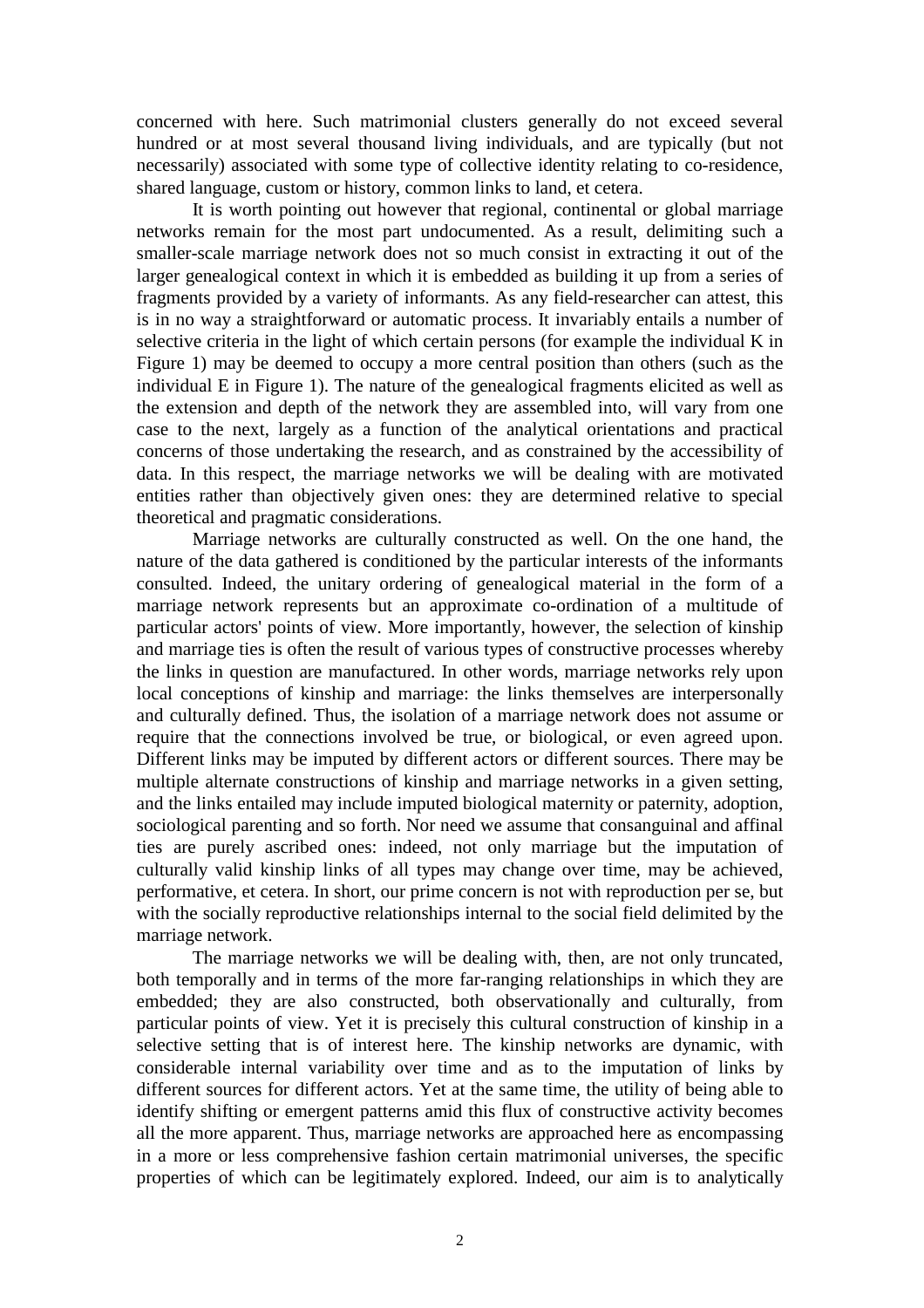transcend the diversity of points of view inherent in the construction of a delimited marriage network in order to envisage such clusters or 'lumps' not as collections of interconnected fragments, but as distinct totalities.

 From this standpoint, it is helpful to invert certain aspects of conventional anthropological notation. Thus, in keeping with the strings-and-knots metaphor introduced above, marriages will be indicated henceforth by points, and male and female individuals by different types of lines, for example solid and dotted lines respectively, linking these points (see Figures 2a and 2b). The passage of time is shown as proceeding from top to bottom: lines converging downwards to a same point correspond to spouses (plural marriages are indicated by several lines emanating from a same point), whereas lines radiating downwards from a same point correspond to a set of siblings.<sup>2</sup>



**Conventional notation Metwork notation** 

 Figure 3 presents the marriage network of Figure 1 using this alternative notation.<sup>3</sup>

#### **Figure 3 Sample network, network notation**

 As this graphical convention should make clear, the perspective advanced here shifts the analytical focus away from the way in which individuals are related to each other by marriage, to the manner in which marriages may be said to be organised amongst themselves. Indeed, according to our view, the matrimonial arrangements included within a delimited marriage network do not represent a simple assemblage of individual (or collective) initiatives, but a dynamic co-ordination of such initiatives, co-ordination whose emergent features pertain to the patterning of the circumscribed marriage network as a whole.

#### **The Core of the marriage network**

 Our analysis, then, is concerned above all with the connective features of marriage networks as such: how marriages are linked to each other to form larger systems of interrelationship. In order to grasp such systems, only married persons within the network, and even then, only certain of these married persons, need be taken into consideration.

 The notion of a marriage network as a distinct higher-order entity is grounded in the fact that many of the marriages it incorporates take place between people who are at the same time connected to each other by some other type of kinship and/or affinal tie. To speak of the organisation of such a network is to speak above all of the nature of these other ties and the extent to which they may be said to influence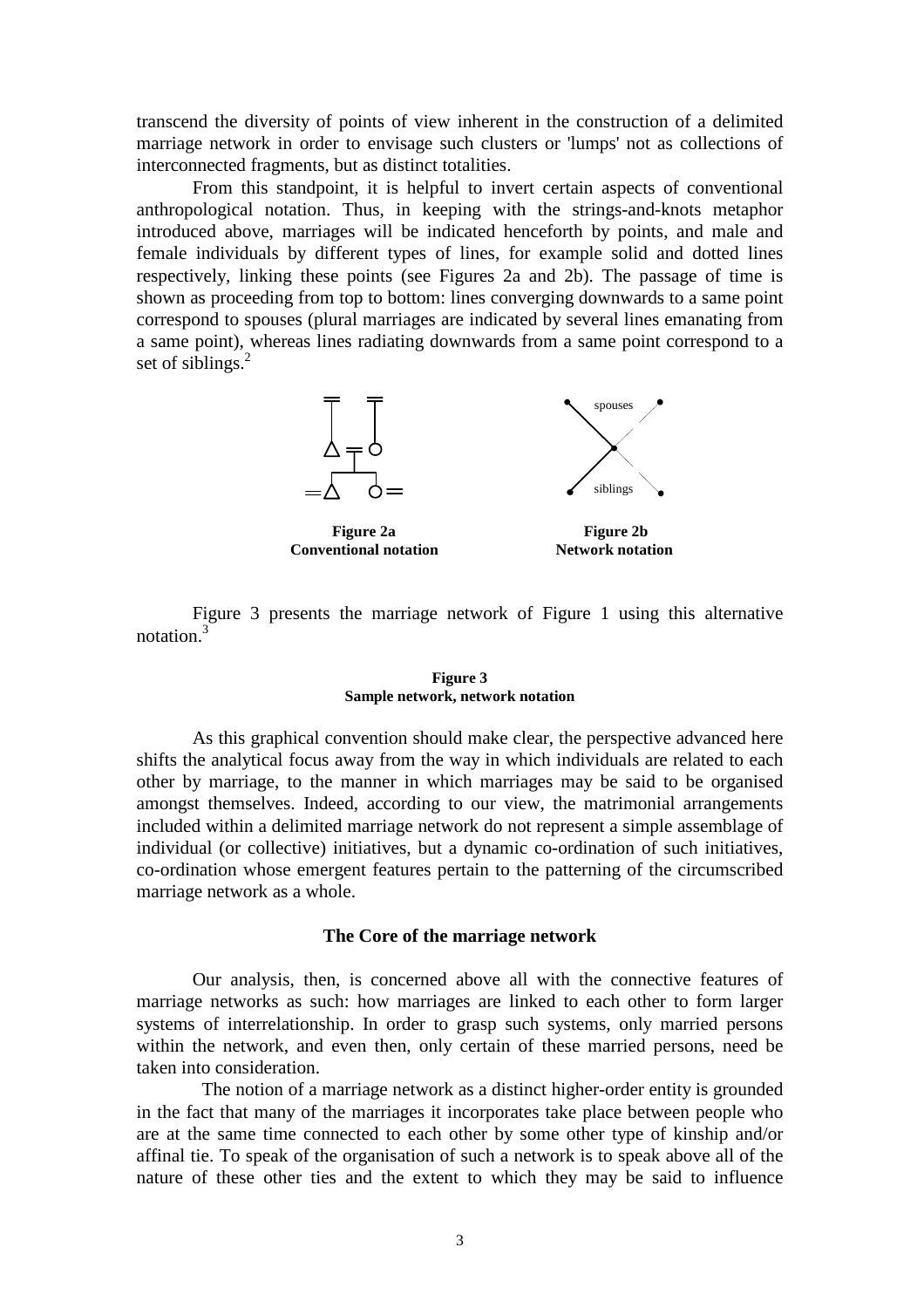marriage choices: Do marriages often take place between consanguines, and if so, between what type? Do they often take place between in-laws of in-laws, and if so, between which ones? and so forth. Now, such questions can only apply to those marriages between the partners of which additional kinship and/or affinal connections effectively exist; they can not apply to marriages where such connections are absent or unknown. To illustrate this distinction, consider the network shown in Figures 1 and 3. It contains a number of marriages whose partners are also joined to each other by other consanguinal or affinal ties. The paths that trace out these additional ties have been indicated by shading (of individuals in Figure 1 and of marriages in Figure 3); those that do not have been left unshaded. It can be seen that the former, shaded paths are closed. Together, they form a sub-set of the overall network in which each marriage is connected to every other marriage in at least two different ways. This sub-set corresponds exactly to the concept of 'block' in graph theory: a maximal sub-graph where every pair of points lies on a circuit (Gibbons 1985). Under these conditions, questions concerning the interrelationship of marriages may be legitimately entertained. On the other hand, the latter, unshaded paths remain open: beginning somewhere within the network, they lead, at is were, nowhere. In these cases, where marriages are connected to others in one way only, queries regarding their interrelationship are trivial. In other words, from the point of view of the form of the marriage network, unshaded, open genealogical paths are superfluous. The individuals/marriages which compose them are not sufficiently articulated with the rest of the network to allow us to say anything beyond the fact that they are indeed part of it. What is true of our sample network is also true of any empirical marriage network: there will always be a proportion of individuals/marriages lying along paths that do not form circuits. As such, they will be excluded, along with unmarried individuals, from analyses of marriage network organisation.

 The marriages that compose blocks and their connections within the overall marriage network constitute what we may call the 'core' of the network: that sub-set of marriages having a sufficient degree of interconnectedness to enable one to speak meaningfully of network structure.<sup>4</sup> Core (block) marriages may be described as 'relinking' marriages (renchaînements in French, see Jolas et al. 1970, 19-22; see also Segalen 1985): they are linked to each other and link individuals to each other in at least two different ways. In Figures 1 and 3, the marriage of Ego's brother's son M to L for example relinks in several respects: L is the niece of M's father's brother's wife N, who is also the sister of J, the brother of M's father's father's sister's son's wife B, who is also the mother of M's brother's wife Q, et cetera. Certain of the genealogical circuits formed by the relinking marriages of the core may incorporate a single affinal (husband-wife) tie; such is the case for example of the circuit Ego-R-P-Q-A-T-S-Ego. Other circuits may entail two, three or more affinal connections. For example, the circuit Ego-N-U-L-M-R-Ego includes two affinal ties (Ego-N and L-M), whereas the circuit Ego-N-J-K-B-A-T-S-Ego contains three such ties (Ego-N, J-K and B-A). The first type of circuit (one affinal tie only) describes a consanguineous union or kin marriage; the second corresponds to what Héritier (1981) has called a 'redoubling' of alliance (redoublement in French); the third has been labelled a 'ternary cycle' (Guinard 1984; Cazès et Guinard 1991), a 'co-affinal marriage' (Houseman and White 1996), et cetera. A consistent vocabulary for talking about such things has yet to be established. Nevertheless, one point should be clear: in the perspective adopted here, consanguineous unions represent but a special, limiting case of the more general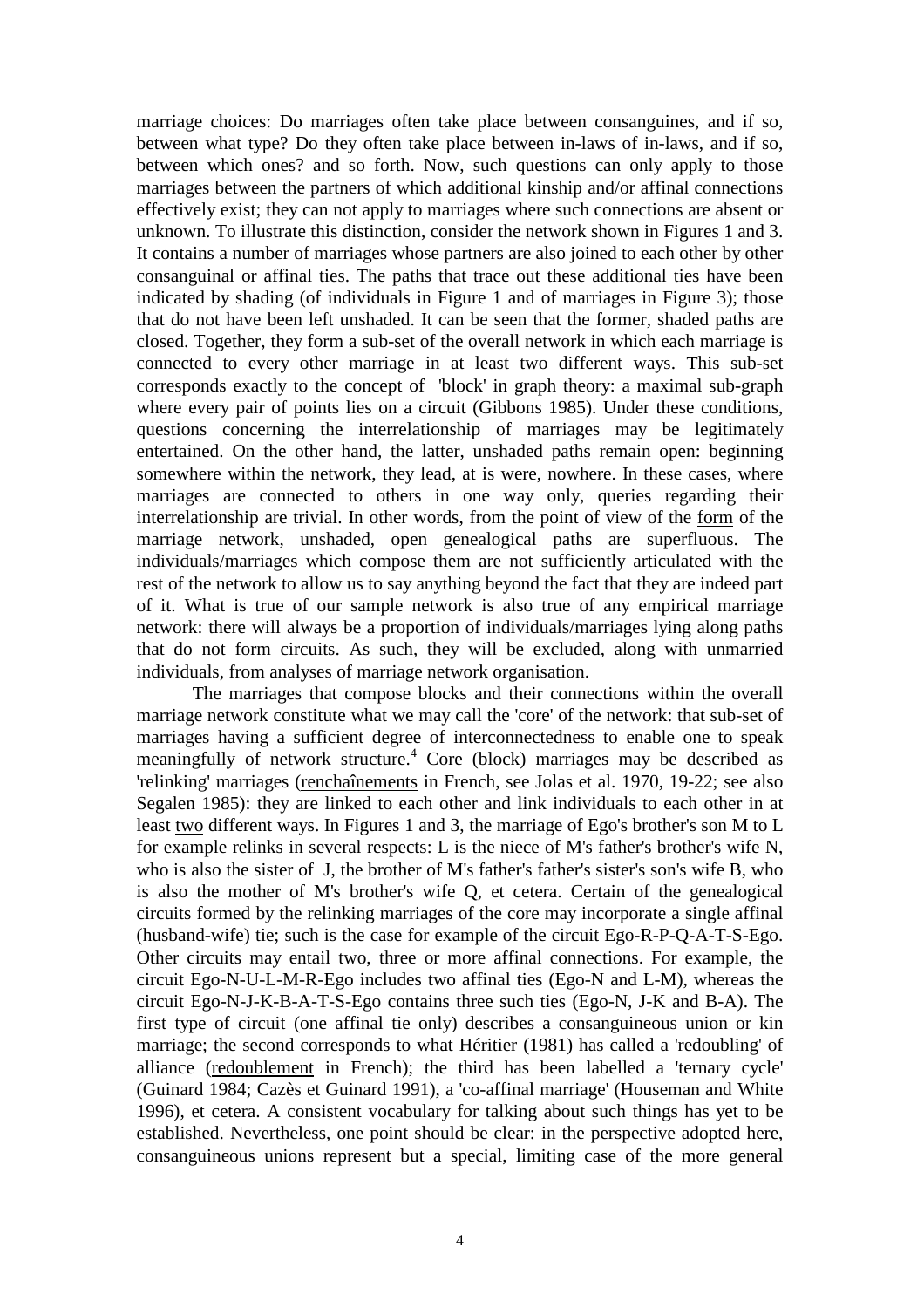phenomena of affinal relinking (see Viveiros de Castro 1993; Houseman and White 1996).

 As our simplified example suggests, the web of genealogical connections within the core is a very dense one. For most of the individuals in the core, the others it contains are either (cognatic) kin, in-laws or in-laws of in-laws of some sort or another. The core (block) represents what Brudner and White (1997) have called a unit of 'structural endogamy'. Endogamy is usually construed as referring to marriage between persons who have certain characteristics in common: members of the same family, of the same clan or tribe, of the same category or caste and so forth. However, in the case of structural endogamy, the delimitation of the endogamous entity derives not from the fact that the persons it contains are of a similar nature, but that the matrimonial relationships between these persons are homologous: they form circuits. Thus, while not all core marriages are between core individuals (consider for example the marriages of Ego's father and of D's sister in Figures 1 and 3), all such marriages are joined to all other marriages in the core along closed genealogical paths. In short, in the case of structural endogamy, endogamy is defined in purely sociological (rather than implicitly biological) terms. It is worth noting, however, that by concentrating in this way not upon resemblances between persons but upon systematic connections between marriages, we have displaced our analysis to a higher level of abstraction. The nodes or constituent elements of an actual marriage network are of course individuals, linked to each other by relations of marriage. However, when we focus exclusively upon the core of such a network, this situation is reversed, as indicated by the alternative graphical notation employed above. It is the marriage relations themselves that become the nodes, the individuals representing the relations between them. In this sense, the marriage network core envisaged as a distinct totality may be thought of as a higher-order relationship between relationships (of marriage). It is an abstract or theoretical entity rather than an strictly empirical one: a pattern of relationships rather than a collection of persons.

 The reduction of a marriage network to its core is a formal procedure, in itself independent of the peculiarities of the populations concerned. However, this reduction is also informed by the nature of the delimited network from which the core is derived, the characteristics of which are linked to the specificities of the cases under consideration. As has been mentioned, the availability of genealogical material, the researchers' theoretical leanings, the informants' interests, et cetera, invariably condition the selection of individuals/marriages to be included within the clustered marriage network. Thus, not only the extension of this network but also the proportion and types of genealogical paths that will be excluded from its core will depend in part upon these additional empirical and analytical factors.

#### Figure 4a **Figure 4**b **Alyawarre, network and Alyawarre, core Alyawarre, core**

 A clear example of how a researcher's preoccupations can influence the nature of the data collected is Denham's (1976) careful study of an Alyawarre community around Lake Nash. Figure 4a shows the marriage network resulting from his genealogical survey (318 marriages), Figure 4b the core of this network (123 marriages); males are represented by solid lines, females by dotted lines. Denham's main concern is with patterns of interaction within the local group. As a result, genealogical paths leading beyond this group, mostly though out-marrying women (the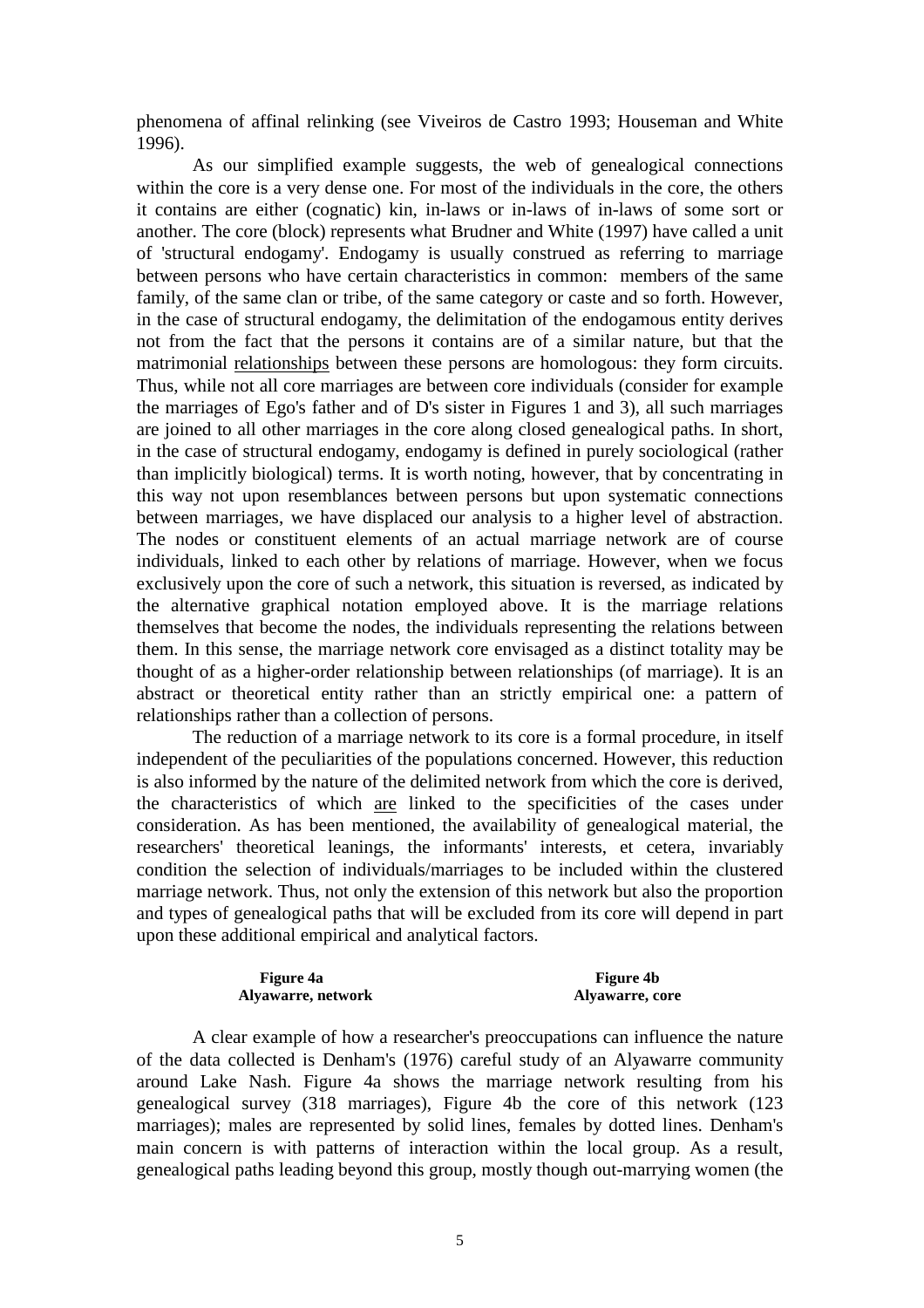numerous dotted lines leading to the right of Figure 4a) are largely ignored. It is thus difficult to know for example the extent to which the kinsmen of such women's spouses, or the kinsmen of the spouses of the kinsmen of such women's spouses, do not in fact regularly marry back into this same local group. If such paths had been included and if a fair proportion of them did indeed form circuits, the core would have been both considerably larger and denser.

#### Figure 5a **Figure 5** Figure 5b **Groote Eylandt Winindiljangwa, network Groote Eylandt Winindiljangwa, core**

 A rather different picture emerges from Rose's (1960) data for the Groote Eylandt Winindiljangwa, later extended by Peter Worsley in 1952/53 (Worsley 1952/53). Figure 5a shows the marriage network (287 marriages), Figure 5b the core (101 marriages); males are represented by solid lines, females by dotted lines. Rose focused his survey on living individuals such that, in this case, the missing data are not so much affinal and lateral as they are consanguinal and vertical. Indeed, the absence of genealogical information concerning higher generations results in a fairly shallow core composed for the most part of unrelated sibling groups. In no cases for example do lines of agnatic descent extend beyond two generations. The Alyawarre material, we have remarked, makes it difficult to properly assess the extent and the nature of relinking marriages, that is, unions between persons connected by pre-existing affinal ties. The Groote Eylandt data makes it difficult to evaluate rates of consanguinal marriage. It becomes more feasible to do so, however, in the light of White and Jorion's (1996) re-examination of Rose's (and Worsley's) work. Drawing upon a 'further compilation of kin relations using names of deceased parents, comments about prior marriages and marginal notes about relatedness', (p. 24), they were able to produce a much fuller network the core of which contains 319 marriages (Figure 6).

#### **Figure 6 Groote Eylandt Winindiljangwa, expanded core**

 The transition from a marriage network based on already compiled genealogical data to its core may entail a loss of up to two thirds of the marriages surveyed. This is so because genealogical materials have generally not been collected with marriage networks in mind. Indeed, it is only recently, with the help of computers, that large-scale systematic accounts of real kinship connectivities have become feasible at all. Ideally, a genealogical sample should circumscribe a matrimonial cluster as closely as possible. The closer it does so, the lower the number of paths that do not form circuits and thus the lower the proportion of marriages that will be lost when the sample is reduced to its core. The lower the number of marriages lost in this way, the more the core may be said to be representative of the entire network. Inversely, to the extent that a genealogical sample encompasses only part of a matrimonial cluster or partially overlaps several such clusters within a larger regional network, the number of paths that do not form circuits will be higher, as will the proportion of marriages lost during core reduction. It should be emphasised, however, that a sizeable loss, while regrettable, is hardly catastrophic. Core reductions are important because they allow one to grasp certain recurrent features of the network as a whole. But these features are more a matter of form and pattern than of quantity. For this reason, the core need not be very large for such structural features to become apparent. Nor do these features need to be overwhelmingly present in order for them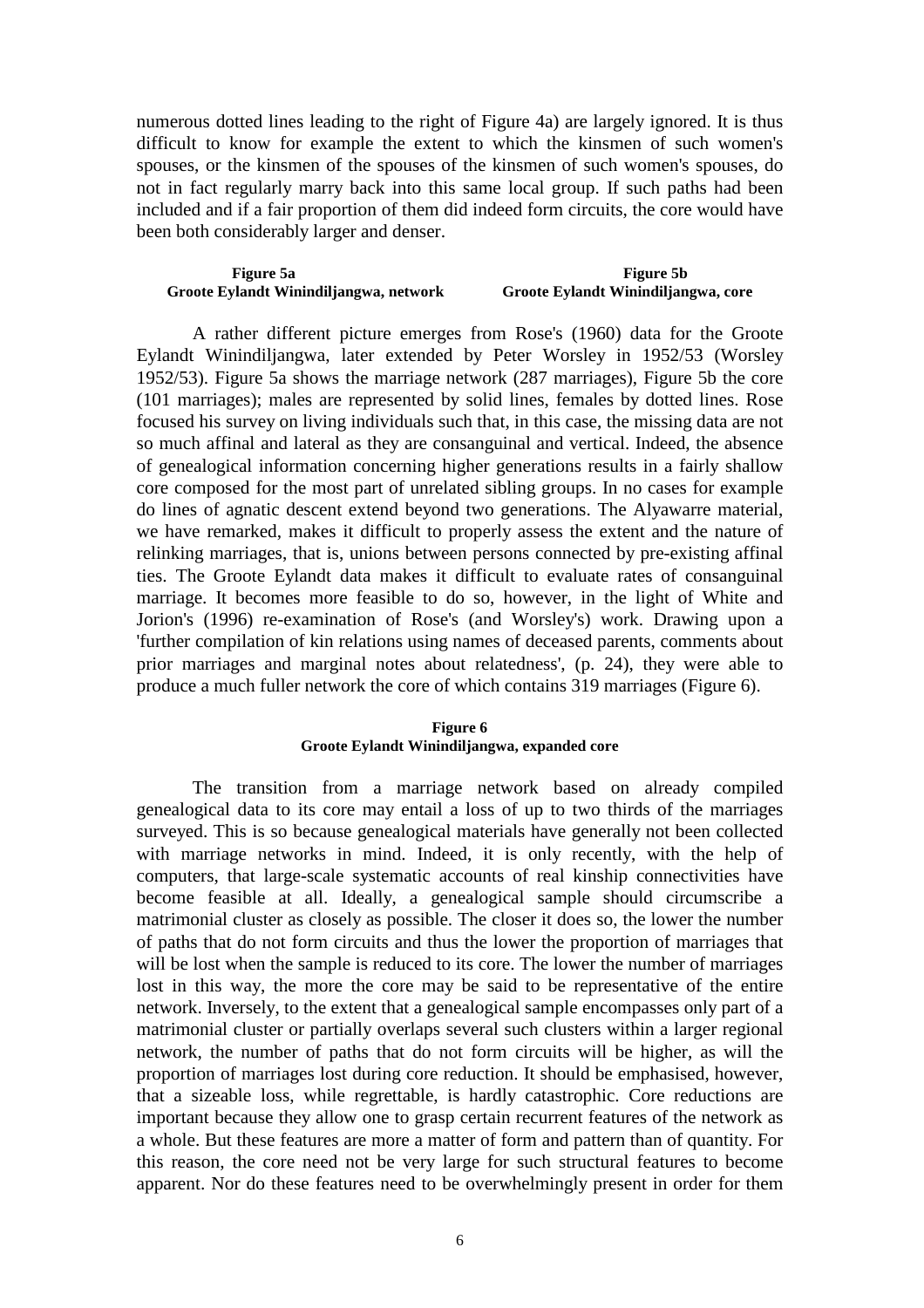to orient the organisation of the marriage network in a significant fashion. Thus, while it is difficult to speak in general terms of a minimum, maximum or optimal core size, as this will vary from one case to the next, concretely, a core must be:

- 1. large enough for the regularities it contains to be both noticeable and statistically meaningful, and
- 2. representative enough of the entire network that these regularities may be supposed to significantly inflect the network's overall development.

Ethnographic familiarity with the populations concerned obviously plays an important role in such evaluations.

 Materials based on household censuses alone for example are almost never sufficient. A case in point are the lists of kinship and marriage relations within the mission settlements of Kalumburu and Mowanjum (Kimberley region of Western Australia) supplied by Lucich (1987, see also 1968) in order to 'show how actual genealogical links relate to the intercategory connections' (1987, 453). The one hundred or so marriages surveyed in Mowanjum in 1963 reduce to a core of nine unions only, whereas the 'immediate kin relations' given for Kalumburu community provide no core whatsoever.<sup>5</sup> Nor is any core to be found for example in the circa 1950 data contained in Falkenberg and Falkenberg's (1981) analysis of the affinal relationship system among the Murinbata of Port Keats mission in the Northern Territory (compiled by C. Gegenworth). A final negative example is Rose's (1961) illfated census undertaken among the Pitjantjatjara of Central Australia: as a result of the latter's reluctance to provide the names of deceased ascendants, there is no core nor indeed any network to speak of in the data he collected. On the other hand, the extensive published and (mostly) unpublished material resulting from systematic genealogical investigations undertaken within the context of land claims or otherwise (see for instance Doreen Kartinyeri's formidable work in progress [1983, 1985, 1989, 1990]), provide comprehensive marriage networks with extensive cores for both 'remote' and 'settled' Aboriginal groups. Tilbrook's (1983) Nyungar family trees for the Aboriginal population of South-western Australia from 1829 to 1914, the core of which is shown in Figure 7 (337 marriages, females being represented by solid lines, males by dotted lines) is a case in point.

#### **Figure 7 Nyungar family trees, core**

 Finally, there is a question of scale. Thus for example, within the core of the Nyungar marriage network shown above (Figure 7) are a number of lower-level loci of heightened endogamy. For example, in most of the core marriages referring to the family trees 1, 2, 3, 4, 5b, 9, 10c, 16, 18 and 30 in Tilbrook (1983), both spouses originate from these same family trees. According to a member of one of these families, this is hardly surprising: the majority of the individuals included in these genealogies have a common reference to the region of South-western Australia roughly corresponding to the Wilman territory on Tindale's (1974) tribal map. What we may call the Wilman marriage network core, shown in Figure 13, is thus encompassed within the larger Nyungar core, itself in all likelihood encompassed within still higher-order networks of intermarriage. In short, the identification of marriage network core is a relative one.

 As the examples above (and below) show, clustered marriage networks having significant cores are usual features of both past and present-day Australian Aboriginal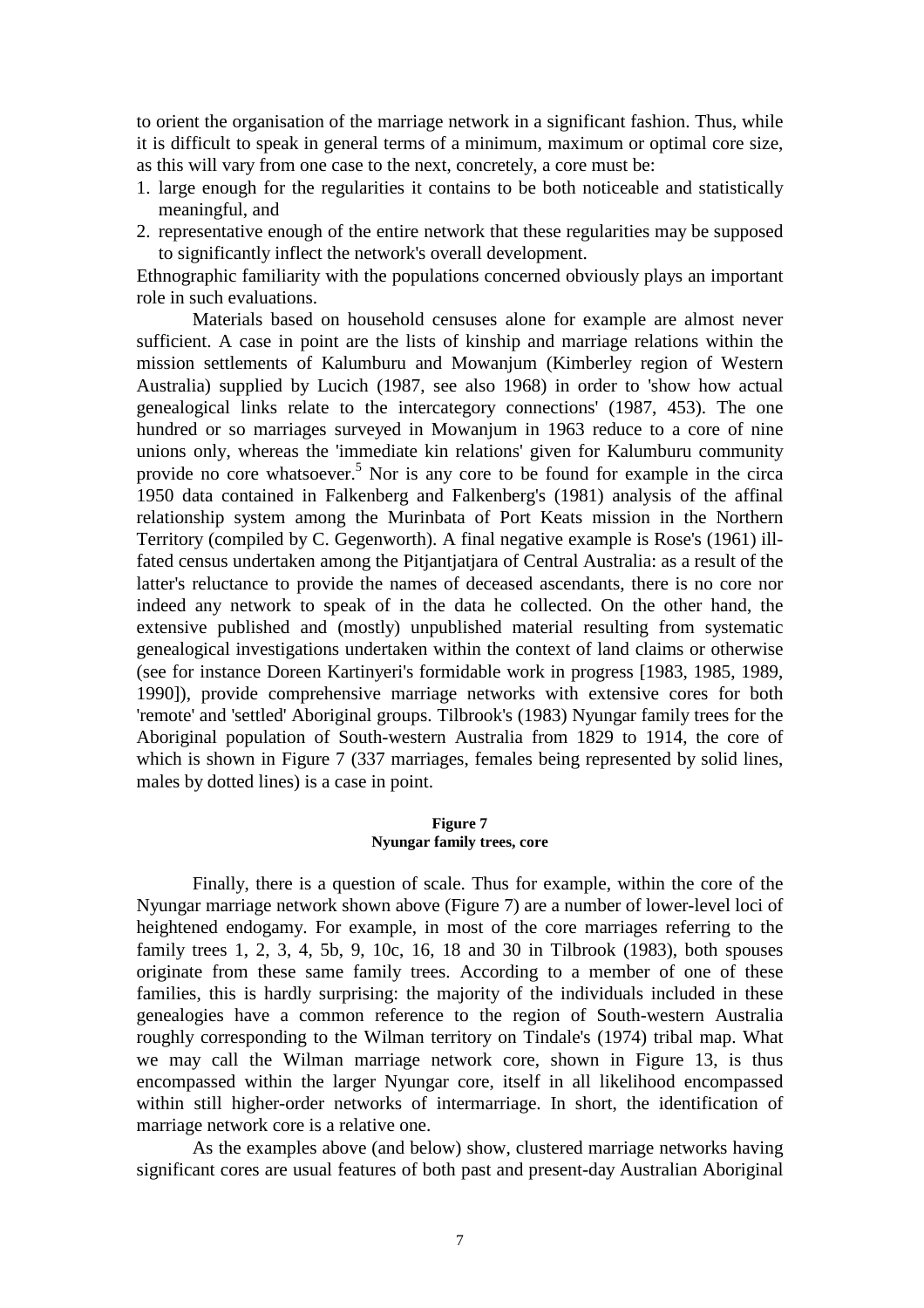populations. But what of the organisational features of such networks? In what ways do Aboriginal marriage networks, regardless of the situation in which genealogical data is assembled, differ from non-Aboriginal ones? In short, do Aboriginal marriage networks have any common characteristics?

## **Do Aboriginal marriage networks have any distinctive features?**

 One of the values of core reduction is that it provides the basis for a rigorous comparison between marriage networks compiled from material gathered under very different circumstances and with different theoretical or practical preoccupations in mind. Delimited marriage networks themselves may be highly variable both in kind and in extension. However, by reducing these networks to their respective cores, identical conditions of connectivity are imposed upon them: only their closed genealogical paths are taken into account. If no such paths exist in a given marriage network, then this network has no core and a structural comparison with other networks is not possible. However, where marriage network cores do exist, this communality provides a shared framework, namely that of structural endogamy, within which their respective modalities of affinal relinking can be directly compared. Resemblances and divergences relating to the patterns that underlie the formation and the concatenation of their component circuits can be precisely evaluated.

 Australian Aboriginal marriage networks show a marked tendency towards dual organisation. More precisely, they manifest a pattern that Douglas White and I have elsewhere called 'sidedness' (Houseman and White 1996, 1997, in press): an ordering of alliances such that the marriage network can be exhaustively or overwhelmingly divided into two intermarrying super-sets of patrilines (and/or matrilines).<sup>6</sup> In the event of 'viri-sidedness', a man's marriage is on the same side of the matrimonial partition as his parents' marriage, his brothers' marriages, his father's brothers' marriages, et cetera. On the opposite side are the marriages of his sisters, his father's sisters, et cetera, and the marriages of his wife's parents, her brothers, her father's brothers, et cetera. 'Uxori-sidedness' consists in the inverse pattern: a woman's marriage is on the same side as the marriages of her parents, sisters, mother's sisters, et cetera.

 Table 1 shows the rates of viri-sidedness and uxori-sidedness for a series of Aboriginal marriage network cores, some of which are represented in Figures 8-11 (in the viri-sided Figures 8 and 10 males are represented by solid lines and females by dotted lines; in the uxori-sided Figures 9 and 11 this is reversed). All of these networks are based on published materials, except for 'Expanded Oodnadatta' which is based on M. Moisseeff's 1993-5 field notes (see infra); as previously mentioned, the 'Wilman' network is derived from a sub-set of the Nyungar genealogies contained in Tilbrook 1983. A number of non-Aboriginal marriage networks have also been included for comparative purposes. The first group concerns populations from South Asia and from Amazonia, regions where sidedness is also commonly found: the Garo of Assam and the Gangadikara Vokkaligas of Mysore on the one hand, the Akwe-Shavante and the Yanomamo on the other. The second group includes a variety of populations among whom sidedness is conspicuously absent: two European groups, the rural Canadians of St. Gabriel and the Irish Tory Islanders, the Wampar of Papua New Guinea, the Polynesian Anutans, the Torres Strait Islanders of Badu Island and the African Uladen Tuareg.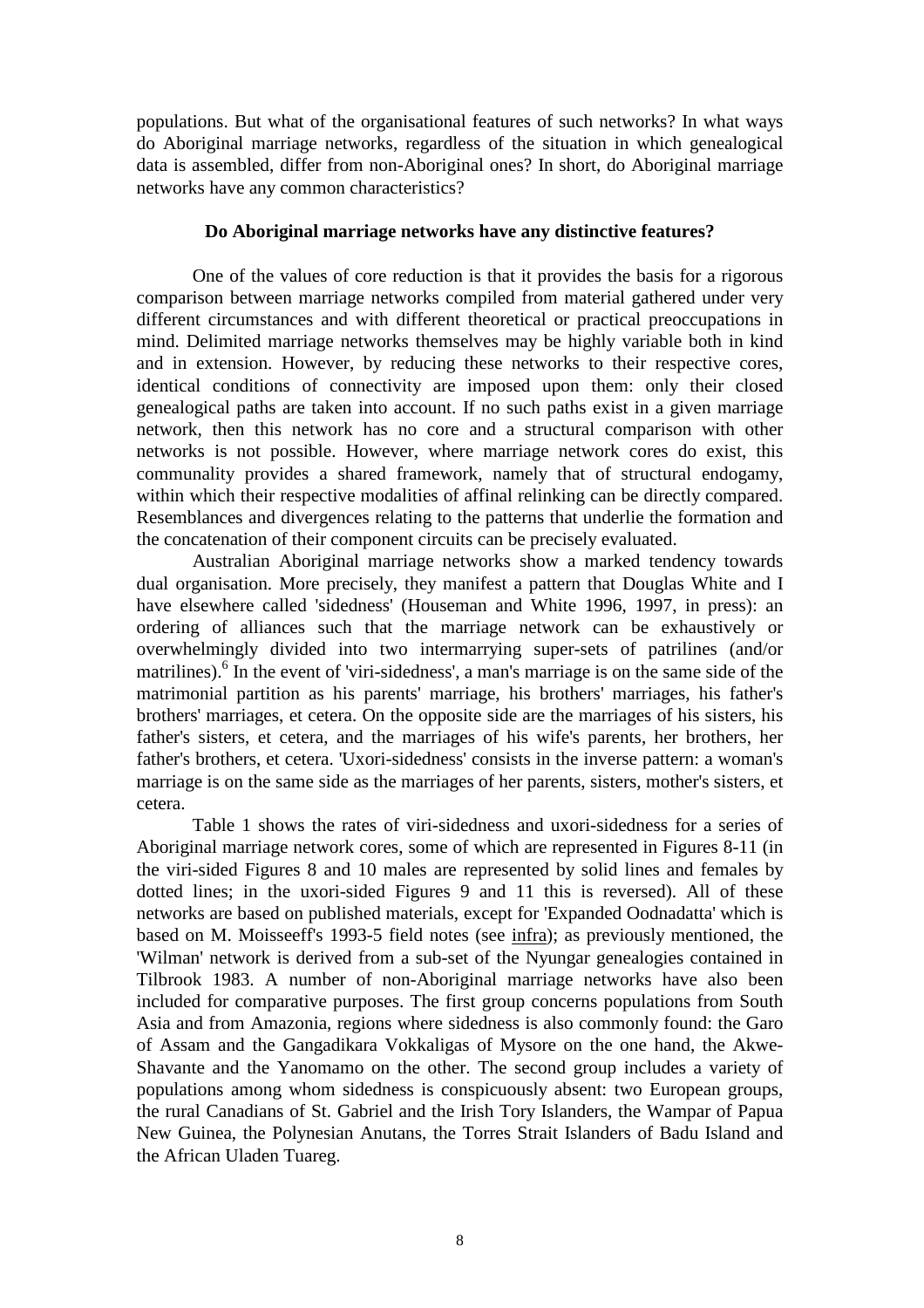#### **Table 1 Rates of sidedness for a variety of Australian Aboriginal and other populations**

| Population $(N^{\circ}$ core marriages) | <b>Viri-sidedness</b> |                                       |      | <b>Uxori-sidedness</b>                |  |
|-----------------------------------------|-----------------------|---------------------------------------|------|---------------------------------------|--|
|                                         | Rate                  | <b>Statistical</b><br>significance p< | Rate | <b>Statistical</b><br>significance p< |  |
| <b>Expanded Groote Eylandt (319)</b>    | 100%                  | .0000000000000                        | 64%  | .000005                               |  |
| Groote Evlandt (101)                    | 100%                  | .00000000002                          | 78%  | .00002                                |  |
| Alvawarre (123)                         | 98%                   | .0000000000000005                     | 95%  | .0000000000003                        |  |
| Andyamathanha (126)                     | 60%                   | .04                                   | 92%  | .000000000000002                      |  |
| Wilcannia (75)                          | 78%                   | .001                                  | 75%  | .001                                  |  |
| Wilman $(137)$                          | <b>75%</b>            | .00004                                | 77%  | .00004                                |  |
| Tingha $(51)$                           | 75%                   | .02                                   | 55%  | .4                                    |  |
| Oodnadatta (62)                         | <b>75%</b>            | .04                                   | 74%  | .04                                   |  |
| Gavardilt (108)                         | 73%                   | .002                                  | 65%  | .03                                   |  |
| <b>Expanded Oodnadatta (209)</b>        | 70%                   | .0004                                 | 67%  | .0009                                 |  |
| Nyungar (337)                           | 65%                   | .0002                                 | 67%  | .00005                                |  |
|                                         |                       |                                       |      |                                       |  |
| <b>Akwe-Shavante (149)</b>              | 92%                   | .0000000000002                        | 60%  | .05                                   |  |
| Garo (63)                               | 69%                   | .05                                   | 100% | .0000001                              |  |
| Gangadikara Vokkaligas (117)            | 81%                   | .0002                                 | 56%  | $\cdot$ 3                             |  |
| Yanomamo (157)                          | 73%                   | .00004                                | 47%  | $\boldsymbol{.8}$                     |  |
|                                         |                       |                                       |      |                                       |  |
| Saint Gabriel (184)                     | 54%                   | $\cdot$ 3                             | 64%  | .03                                   |  |
| Tory Island (100)                       | 60%                   | $\cdot$                               | 52%  | $\cdot$ 4                             |  |
| Wampar $(228)$                          | 55%                   | $\cdot$ <sup>2</sup>                  | 58%  | .03                                   |  |
| <b>Anuta</b> (152)                      | 54%                   | $\cdot$                               | 54%  | $\cdot$ <sup>2</sup>                  |  |
| Badu Island (313)                       | 53%                   | $\cdot$ <sup>2</sup>                  | 52%  | $\cdot$ 3                             |  |
| <b>Uladen Tuareg (280)</b>              | 51%                   | $\cdot$ 4                             | 47%  | $\boldsymbol{.8}$                     |  |

Data for Groote Eylandt compiled from Rose (1960) and Worsley (1952/1953) courtesy of D.R. White and the Institute for Aboriginal and Torres Strait Islander Studies, for Alyawarre from Denham (1976) and courtesy of the Institute for Aboriginal and Torres Strait Islander Studies, for Andymathanha from McKenzie and Davis (1973), for Wilcannia (News South Wales) from Memmott (1991), for Wilman from Tilbrook (1983), for Tingha (New South Wales) from Fennell and Grey (1974), for Oodnadatta from Gibson (1987), for the Gayardilt of Bentdinct Island from Tindale (1962) for Expanded Oodnadatta courtesy of M. Moisseeff, for Nyungar from Tilbrook (1983), for Akwe-Shavante from Maybury-Lewis (1967), for Garo from Nakane (1967), for Gangadikara Vokkaligas from Banerjee (1966), for Yanomamo from Chagnon (1974) courtesy of D.R. White, for Tory Island from Fox (1978), for Saint Gabriel from Gagné (1985) courtesy of D.R. White, for Anuta from Feinberg (1981) courtesy of D.R. White, for Uladen Tuareg from Guignard (1984), for Torres Strait from Rivers (1904), and for Wampar from Fischer (1975) courtesy of A. Schultze.

 In order to properly appreciate these figures it is necessary to understand exactly what is being measured: sidedness rates are assessed not in terms of marriages per se, but in terms of the circuits these marriage compose. Consider a hypothetical marriage network core containing five patrilines (or matrilines). These patrilines are joined to each other by a minimum of five marriages, each patriline being linked to the others by a minimum of two affinal ties. Indeed, if these five patrilines were joined by any less than five marriages, the path connecting them together would not be closed and no circuit would be formed. Thus, a first circuit is established when the number of marriages linking the patrilines included in the core (five) is equal to the number of patrilines themselves (five). Every additional affinal tie thereafter establishes a further circuit. For example, a core composed of five patrilines connected to each other by, say, ten marriages, would contain a first circuit founded upon the first five marriages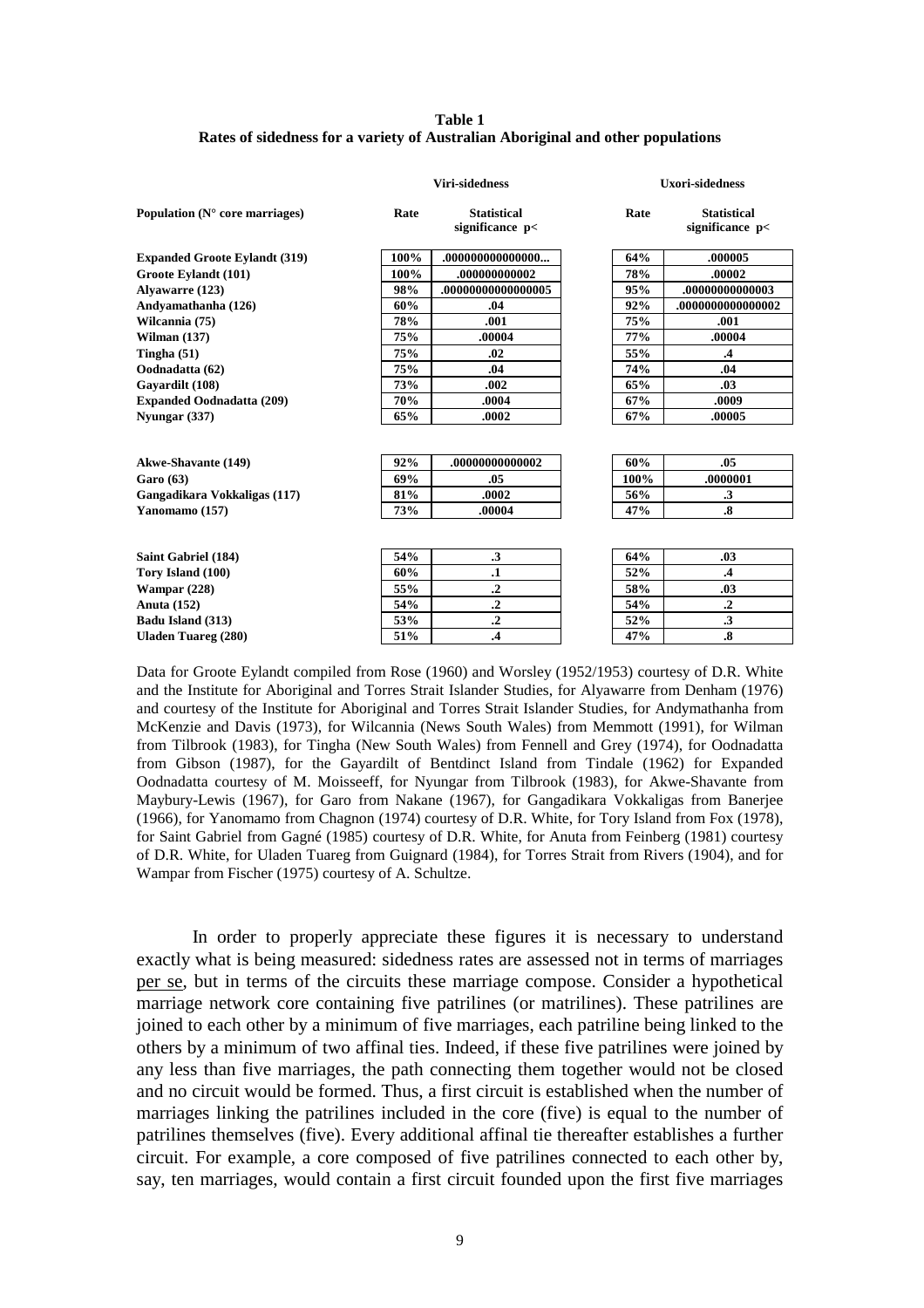plus an additional circuit for each additional marriage, that is, six circuits in all. The formula for evaluating the number of 'independent' or 'elementary' circuits within any marriage network core is a generalisation of this relationship:  $N^{\circ}$  circuits =  $N^{\circ}$ marriages -  $N^{\circ}$  unilineal groups + 1.<sup>7</sup> Now, in order to assess the sidedness of a marriage network core, we need to examine whether the independent circuits linking the unilineal groups it contains close at an even or an odd number of affinal ties. Those circuits that close at an even number of affinal connections are consistent with a bipartite distribution of these groups, that is, with sidedness, whereas those that close at an odd number are not. For each independent circuit in the core, the probability of its closing at an even number of affinal ties by chance alone is .5 or one-half. In other words, in a situation where marriage ties between the unilineal groups are distributed in a purely random fashion, we should expect to find 50% sidedness. The rates of sidedness indicated in Table 1 are to be understood in terms of a departure from this expected 50:50 ratio.

 All else being equal, a given sidedness rate for a marriage network core containing a large number of circuits is more significant than the same rate for a core with a smaller number of circuits. However, core size is not the only variable that needs to be taken into consideration. As the number of connecting marriages in the core rises above the number of unilineal groups these marriages connect, affinal circuits become increasingly interlocked. As a result, there is an ever greater likelihood that inconsistencies with sidedness will arise. Thus, a certain rate of sidedness occurring in a dense core is more significant than the same rate occurring in a more weakly interconnected one. Statistical evaluation of this variability can be determined by the binomial significance test, where the value 'p' in Table 1 indicates the probability that a given rate of sidedness has occurred by chance alone.<sup>8</sup> For example, 78% of marriages (independent affinal circuits) in Wilcannia are viri-sided instead of the expected 50%. The likelihood of this distribution occurring by chance is less than 1 in 1000 (p<.001); it is therefore significant. The uxori-sidedness rate of the Wilman marriage network is almost identical (77%); however, this finding is two orders of magnitude more significant than the Wilcannia result (p<.00004): a larger core, composed of a greater proportion of interlocking circuits is involved.

 The highest rates of sidedness are found among the Groote Eylandt Winindiljangwa (100% viri-sided), the Alyawarre (98% viri-sided and 95% uxorisided) and the Adnyamathanha (92% uxori-sided), the lowest among the Nyungar (67% uxori-sided). If only those cases in which moieties and/or section systems are absent are considered (Wilcannia, Wilman, Tingha, Oodnadatta, Gayardilt, Expanded Oodnadatta and Nyungar), the average rate of sidedness is 74%, the likelihood of this result occurring by chance being fairly low (average p<.009). If only the most inclusive of these cores are retained, that is, if the Wilman and Oodnadata networks, respectively encompassed by the Nyungar and Expanded Oodnadata networks, are not counted, the outcome is very much the same: an average sidedness rate of 73% (average p<.005). These findings are comparable to those observed for other sided populations lacking moiety divisions and contrast with the results for those populations among whom sidedness is absent. Among the latter, with an average sidedness of 57% (average  $p\le 2$ ), the highest rate for sidedness is found in Saint Gabriel with 64% uxori-sidedness. This figure is similar to that found for the Nyungar, whose 67% uxori-sidedness rate is the lowest among our sample Australian Aboriginal populations; however, whereas the probability of 64% sidedness occurring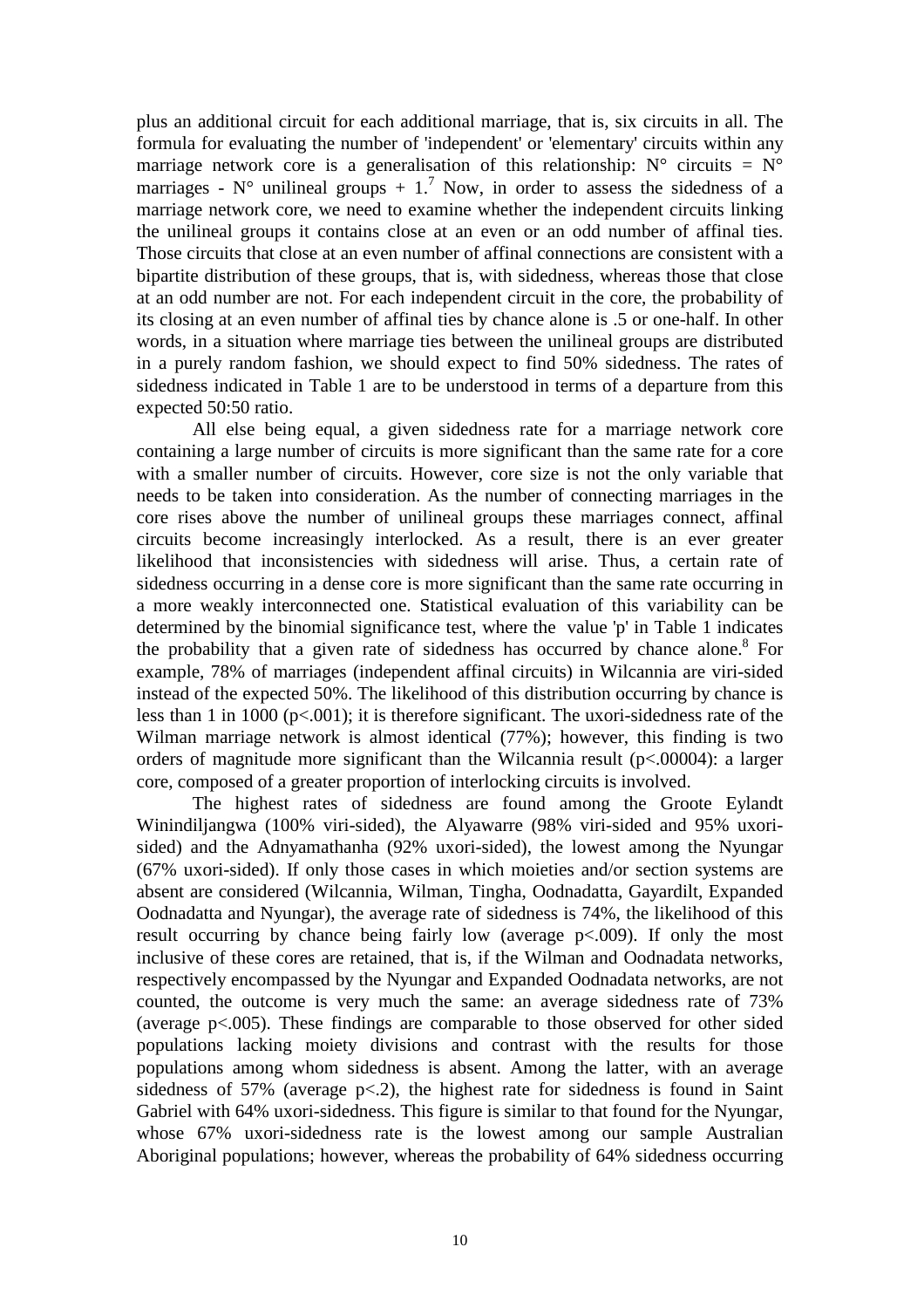by chance in Saint Gabriel is 3 in 100, the probability of 67% sidedness occurring by chance among the Nyungar is 5 in 100,000.

#### **Figure 8 Alyawarre viri-sidedness**

**Figure 9 Adnyamathanha uxori-sidedness** 

> **Figure 10 Wilcannia viri-sidedness**

#### **Figure 11 Wilman uxori-sidedness**

 The particular characteristics of sidedness among this or that Australian Aboriginal population are conditioned by considerations pertaining to group membership, residence, inheritance, et cetera. It is such factors, as well as others such as the frequency of oblique marriages for example, which may account for the fact that in some cases sidedness seems to be skewed in favour of either the male or female line, while in others, rates of viri-sidedness and uxori-sidedness are about the same.<sup>9</sup> However, sidedness itself can not be accounted for in these terms. Indeed, as has been shown elsewhere (Houseman and White 1997; White and Houseman n.d.), the sidedness pattern may operate independently of any particular descent, residence or inheritance rule. In short, it is an alliance structure that does not imply any special type of distribution of individuals into socially identified units.

 Sidedness, then, is not a transmittable property of individuals. Nor, however, is it to be confused with comprehensive classificatory systems of the moiety or section/sub-section variety. On the one hand, sidedness can obviously be positively related to such systems. Thus, there is a clear difference, both in Australia and elsewhere, between those cases of sidedness where these type of arrangements are recognised -- Groote Eylandt, Alyawarre, Adnyamathanha, Garo and Akwe-Shavante - - and those in which they are not. On the other hand, the presence of this same sexlinked bipartite pattern, albeit in a less systematic form, among groups having neither moieties nor sections/sub-sections, implies that the relationship between sidedness and such organisational features is neither a necessary nor an unproblematic one.<sup>10</sup> In this regard, it is to be recalled that what are at times called 'moieties' in Aboriginal societies very often have no proper names, and in certain cases are identified by reciprocal expressions alone.<sup>11</sup> Scheffler has argued that such bipartitions are best viewed not as distinct entities but as 'aggregates of like kinship relationships' (1985, 177, citing Meggit 1972) 'based on, and structurally derived from, the system of kin classification' (ibidem; see also Scheffler 1978). However, the existence of sidedness among both 'remote' and 'settled' Aboriginal populations, irrespective of the kinship terminology in use, suggests a further perspective in which systems of kin classification themselves may be seen as depending in part upon a dual organisation of marriage behaviour.

 The difference between sidedness and moiety organisation becomes clearer when one considers the essentially statistical nature of sidedness. As Table 1 shows, sidedness is an approximate rather than inherent ordering, invariably involving any number of inconsistencies. Thus, the distribution of descent lines on one side or the other of the matrimonial partition varies according to the point of view adopted, that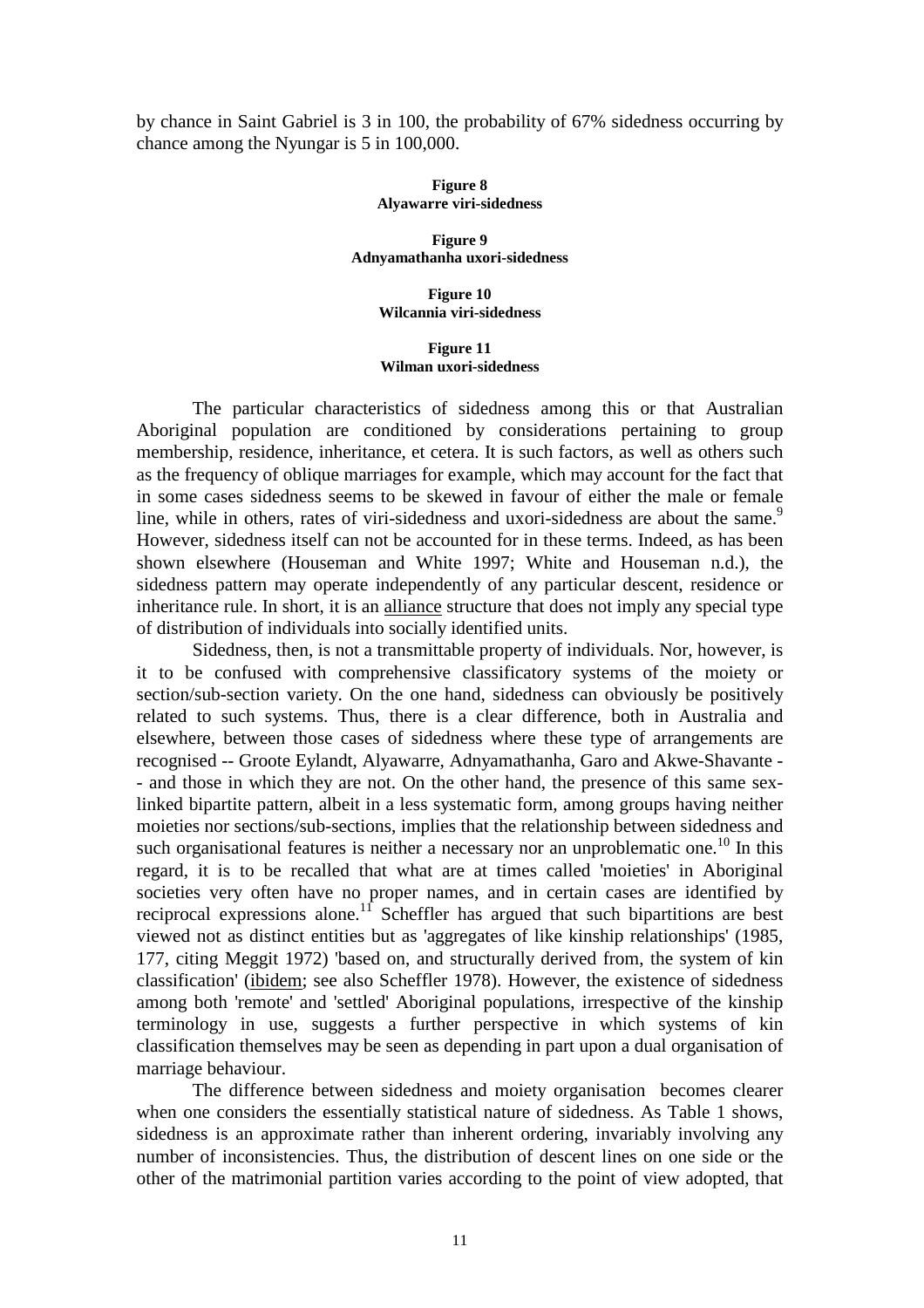is, according to which particular descent line is taken as an initial reference.<sup>12</sup> In other words, the bipartitioning of descent lines can not be determined a priori as it can in the case of moieties. Moiety assignment is in principle an absolute bipartition of individuals (regardless of whether or not they are married or of whether or not their marriages compose closed circuits). Sidedness is relative bipartition of marriage relationships (and pertains only to those marriages that do compose circuits). Unlike moiety organisation, sidedness is a context dependant, local alliance structure. It does not derive from the repeated application of a synchronic marriage (or descent) rule. Rather, it is an emergent feature of the matrimonial network, a regularity arising from the co-ordinate aggregation of actual marriage ties. It is continually generated from the ground up as it were, by situations of everyday interaction in which a tendency towards the diametrical ordering of in-law relationships is a regular feature.

 In this light, it is worth stressing that a cumulative behavioural effect such as a propensity towards sidedness does not require linguistic expression as such. Rather, as Bloch (1995) has recently argued with respect to the dual organisation of the marriage network in Zafmaniry villages (Madagascar), such a pattern may be one of those things that 'goes without saying', transmitted through practice as an underlying precondition for conscious action. Indeed, sidedness is best understood as an overdetermined characteristic of the societies in which it is found, deriving from the convergent influence of a variety of factors, any one of which may be sufficient to account for such a pattern. According to this view, political rivalries, processes of socialisation, various classificatory schemes and terminological systems, instances of parallel transmission, ceremonial dualism, relative affiliation, et cetera, may all provide material, relational and conceptual constraints whose cumulative effect, when translated into action, works towards sidedness. Reciprocally, an inclination of the evolving field of kinship and affinal ties in the direction of a sex-linked bipartition tends to prompt the reiteration of side-consistent classificatory and normative phenomena. In this sense, sidedness, once in place, may be self-reinforcing, persisting for example despite considerable changes in descent reckoning, residence patterns, terminological systems and so forth.

 There is no rule requiring individuals born of a union in a sided marriage network to contract side-consistent marriages themselves. Nor even is there any obligation that they marry someone with whom they have some sort of prior consanguinal or affinal tie. Indeed, quite a few people included in these networks do no such thing. However, if someone does marry a person with whom a previous connection exists -- there may be good demographic, political and other reasons for doing so -- then the landscape of relationships within which this selection is made is strongly biased in favour of sidedness. In other words, sidedness is not a principle of action but rather a context of interaction. It is a relational condition that governs the ways in which particular marriage choices fit into the ordered development of the marriage network as a whole. In this light, the wider significance of marriage lies not only in the fact that it results in offspring, but also in the way in which it relinks with other (previous and subsequent) marriages so as to inflect the evolving social field with a centripetal curve and to endow this field with overall form. The volontaristic aspect of any particular marriage remains intact; it is nonetheless subordinated to a higher-order structural stability pertaining to the ongoing aggregation of relationships between marriages.

 It is the very marriages which compose the marriage network (core) which assure a direct continuity between the state of the network at different points in time: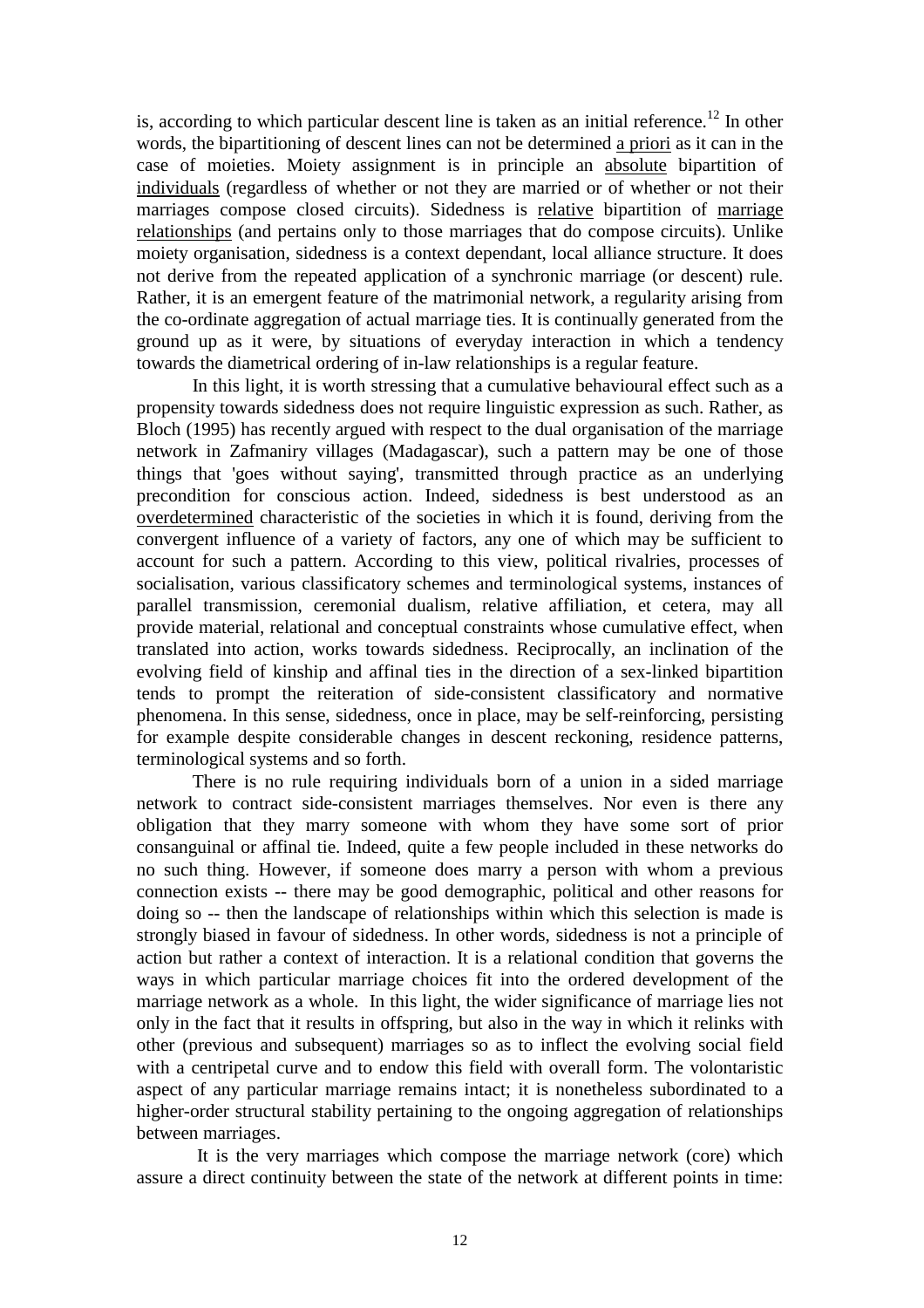preceding matrimonial arrangements have a cumulative constraining effect upon the orientation of marriages to come. However, the influence of prior dispositions of the network upon its later development, because it is mediated by particular initiatives informed by strategic and other factors, is not a mechanical one. Evolving demographic, ecological or political conditions, changes in the mean age of marriage or in the incidence of plural unions, et cetera, may act to progressively alter the ordering of the network itself. Indeed, because the organisation of a marriage network derives from the historically grounded co-ordination of real marriage connectivities, it is perfectly possible for it to expand or contract from one period to the next, or to become more sided or less so, or to shift, say, from a viri-sided system to an uxorisided one, et cetera. Such variability is inherent to sidedness itself, an emergent form whose continuity is founded upon an systemic integration of successive modifications rather than upon the simple iteration of some initial pattern.

 There is evidence that Australian Aboriginal matrimonial clusters -- a number of them at any rate -- have certain organisational characteristics in common. At the very least, they are oriented towards some type of dual organisation; specifically, they tend to be sexually 'sided'. At this very basic level, as contrasted with European networks for example (those of non-Aboriginal Australians have yet to be documented), Aboriginal marriage networks seem to be everywhere very much the same.<sup>13</sup> This may come as somewhat of a surprise, for it is commonly held that following widespread slaughter, forced displacement and the removal of their children, a fair proportion of Aboriginal people, specifically those living in urban areas and country towns ('settled' versus 'remote' communities), have 'lost' their culture. The findings outlined here suggest that in at least one important respect, this is mistaken. Through participating in their respective matrimonial communities, such persons continue to pass on, generation after generation, that which lies at the base of any distinctive socio-cultural form: a particular system of relationships.

### **What is a matrimonial community?**

 Perhaps the most widely agreed upon characteristic of a 'community' is that it constitutes an entirety. As Redfield (1965) has put it, a community forms 'a human whole'. In many cases, this wholeness has an immediacy that can be related to residence or locality, such that one readily speaks of a village or local community. Alternatively, an idea of common, possibly genealogical origin is entailed, in which case a lineage, tribal or ethnic community may be involved. Further criteria may be evoked as well: shared language, economic interdependence, et cetera. In putting forward the idea of a matrimonial community, I am referring to a social entity whose wholeness derives from the systematic intermeshing of marriage ties.

 The marriage network core provides a rigorous basis for the delimitation of a such an entity. As it stands, however, the core is overly restrictive. This is because the individuals it incorporates do not exist on their own, but as members of a set of persons between whom marriage is in principle excluded by virtue of relations of shared identity. It is these groups of non-intermarrying individuals -- families, lineages and so forth -- that define the inner limits of the matrimonial universe of their respective members. I suggest that in much the same way, the outer limits of this matrimonial universe may be defined by the sum of such groups. Together they delineate a particular relational field composed of actual and potential affines: persons who are neither 'too close' nor 'too far' and therefore eminently marriageable.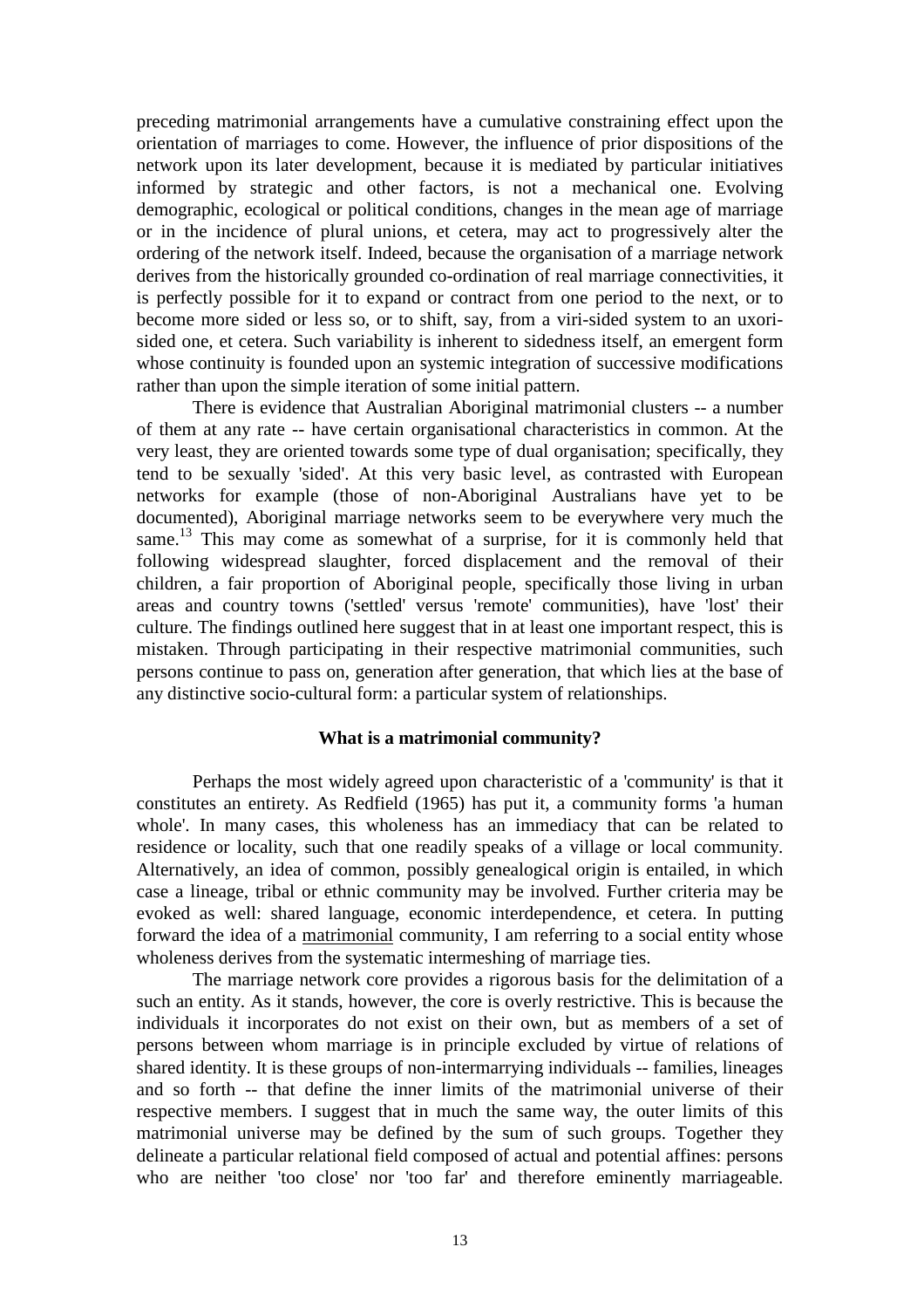According to this view, a matrimonial community may be defined as that set of exogamous collectivities whose members participate in the core marriages of a marriage network.

 This is a formal definition. The nature and the extension of the exogamous collectivities in question will vary from one society to the next and must therefore be determined locally. Sibling groups, nuclear or extended families, bilateral kindreds, residential units, lineages, clans, et cetera, all represent possibilities. Indeed, it may well be that each concrete case will incorporate a number of variables. Among the Beti of Cameroon for example, the collectivity of unmarriagable individuals corresponds above all to the patriclan, but also includes all those persons between whom a cognatic connection can be precisely accounted for (Houseman 1990). Among populations whose kinship terminologies entail a 'bifurcate merging' or 'crossedness' principle (Dravidian, Iroquois, Crow-Omaha types), 'parallel' kin will be included, while certain 'cross' kin will not be.<sup>14</sup> Among most European populations, exogamy is reckoned mainly in terms of degrees of cognatic relationship; however, the exact number of degrees retained is variable over time and place. Among Australian Aboriginal populations, such a cognatic reckoning may be further tempered by considerations relating to terminological crossedness and/or territorial affiliation. In all cases, contextual factors need to be taken into account and, in general, as in the delimitation of a clustered marriage network, pragmatic and theoretical concerns come into play. However, regardless of the critera adopted, the resulting matrimonial community will be both larger than the core of the marriage network, and significantly different from the original delimited marriage network from which this core derives.

 Indeed, the matrimonial community, as envisaged here, entails a still further re-centering of the analytic eye. The nodes or substantive elements that compose it are not individuals joined by consanguinial or affinal ties, as in the case of a delimited marriage network. Nor are they marriages relinked through such individuals into circuits as in the case of the marriage network core. Rather, they are sets of unmarriagable individuals connected to each other through these affinal circuits. A matrimonial community is made up of groups of persons who are united by ties of non-marriagability.

 For a given marriage network core, several different matrimonial communities can be envisaged, depending upon the critera used for the determination of the exogamous groups involved. This is one of the things that makes the actual circumscription of any particular matrimonial community a fairly complex affair.<sup>15</sup> However, over and above such local, substantive considerations, there is a general, formal issue distinction which must be made. The exogamous groups at least one member of which participates in a core marriage make up a fairly loose, diffuse sort of matrimonial community. A tighter, structurally more coherent matrimonial community, one which we may call a connubium<sup>16</sup>, is composed of those sets of nonintermarrying individuals having at least two members involved in core marriages. In this case, the relationship between exogamous collectivities is similar to that obtaining between core marriages: each one is linked to every other one in at least two different ways. In other words, they are integrated into closed circuits, such that a given group's connections with others are a constitutive aspect of the connections the latter have among themselves. Such multiply linked groups are structurally committed to the matrimonial community of which they form a part in a way that those connected by a single link are not. Moreover, this type of commitment correlates with a heightened involvement on a psychological and sociological level as well. Thus, these more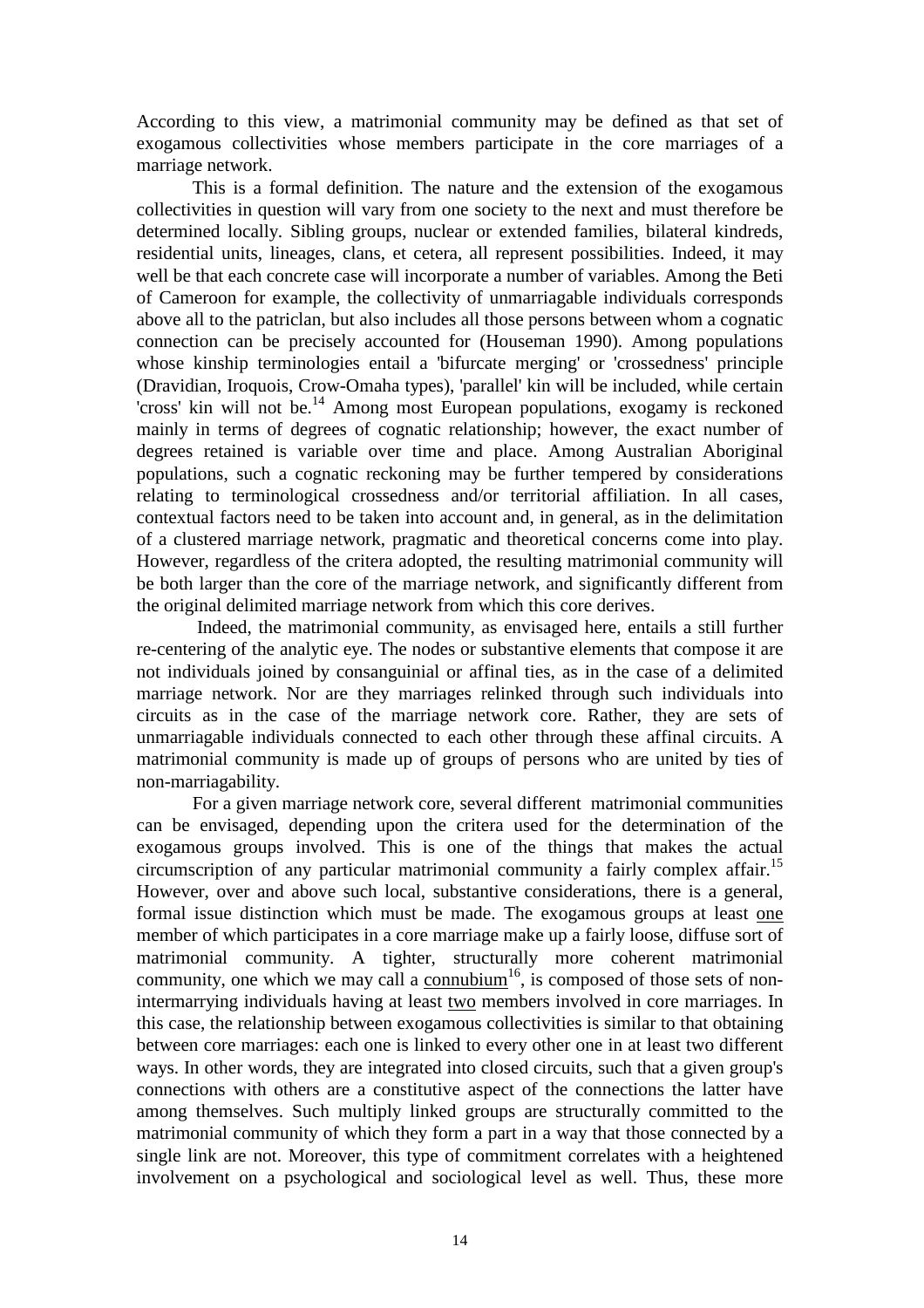constraining conditions of relationship provide the grounds for a more or less systematic imbrication of expectations and concerns. They make for both a closer knitting of interactions and a richer circulation of information among the persons involved. This entails a potential for intensification and hence a degree of social engagement that a single marriage link alone does not allow for. Brudner and White (1997, 9-10), speaking of the marriage network core of a modern-day Austrian village, make a similar point: 'Every family story, every piece of gossip or information, can be received and cross-checked through [at least] two different connecting paths of transmission. This ability to independently corroborate intimate "family" information through independent paths may serve to reinforce other relations in the network, as for example, trust or enmity, and in-group or out-group membership norms'.

 A few cautionary remarks regarding the nature of matrimonial communities are perhaps in order. First, a connubium coincides only approximately with what may be recognised (by analysts or by the actors themselves) as a 'society'. The latter often includes persons who occupy important social roles with respect to each other in the absence of mediating affinal ties. The Indian caste system provides a particularly flagrant example of this; Australian Aboriginal instances include certain neighbouring groups, various work-place relations, non-Aboriginal store-keepers, administrators, researchers, et cetera. Furthermore, as I have repeatedly stressed, a matrimonial community is not a static configuration but a historically constituted one; like the marriage network core on which it is based, it is constantly evolving, its precise contours changing over time. This means that at any given moment, there may be any number of persons between whom regular social intercourse takes place but whose respective families have yet to be relinked through marriage. This having been said, however, among Aboriginal Australians, whose 'thoroughgoing kinship polity' (Fortes 1969, 102) is well-known, the matrimonial community remains a particularly essential aspect of people's lives.<sup>17</sup> Thus, in the same way that structural commitment to the same connubium implies a close sharing of expectations and concerns, inversely, peoples' ongoing involvement with each other, if it has enduring value, tends to lead to affinal relinking (see Koepping 1977 for a contemporary example). In general, it is no exaggeration to say that for most if not all Australian Aboriginal populations, the web of kinship and marriage connections entailed by their matrimonial communities provides the immediate armature for the vast majority of social interactions in which they engaged.

 Second, the relationship between matrimonial communities and 'tribal' or territorial identities is not a simple one. On the one hand, given past and present rates of inter-tribal marriage, it may often be inappropriate to limit the marriage network to those marriages in which at least one partner lays claim to a particular tribal affiliation. Where it is does seem appropriate to do so, the resulting matrimonial community usually includes but a segment of those persons capable of making such a claim. On the other hand, while a connubium may be centred around some sort of territorial reference, the system of affinal relinkings that unites the exogamous groups involved typically reaches beyond the boundaries of the local group. For example, the data used to establish the marriage network core of the New South Wales town of Wilcannia provided in figure 10, while incorporating persons claiming a number of different tribal affiliations, concerns only (past and present) town residents. A more accurate representation of these persons' connubium would be one that extends beyond Wilcannia to encompass a number of localities (Beckett 1991; see also Birdsall (1991) on Nyungar 'runs' and 'lines' as well as MacDonald (1987) on the distribution of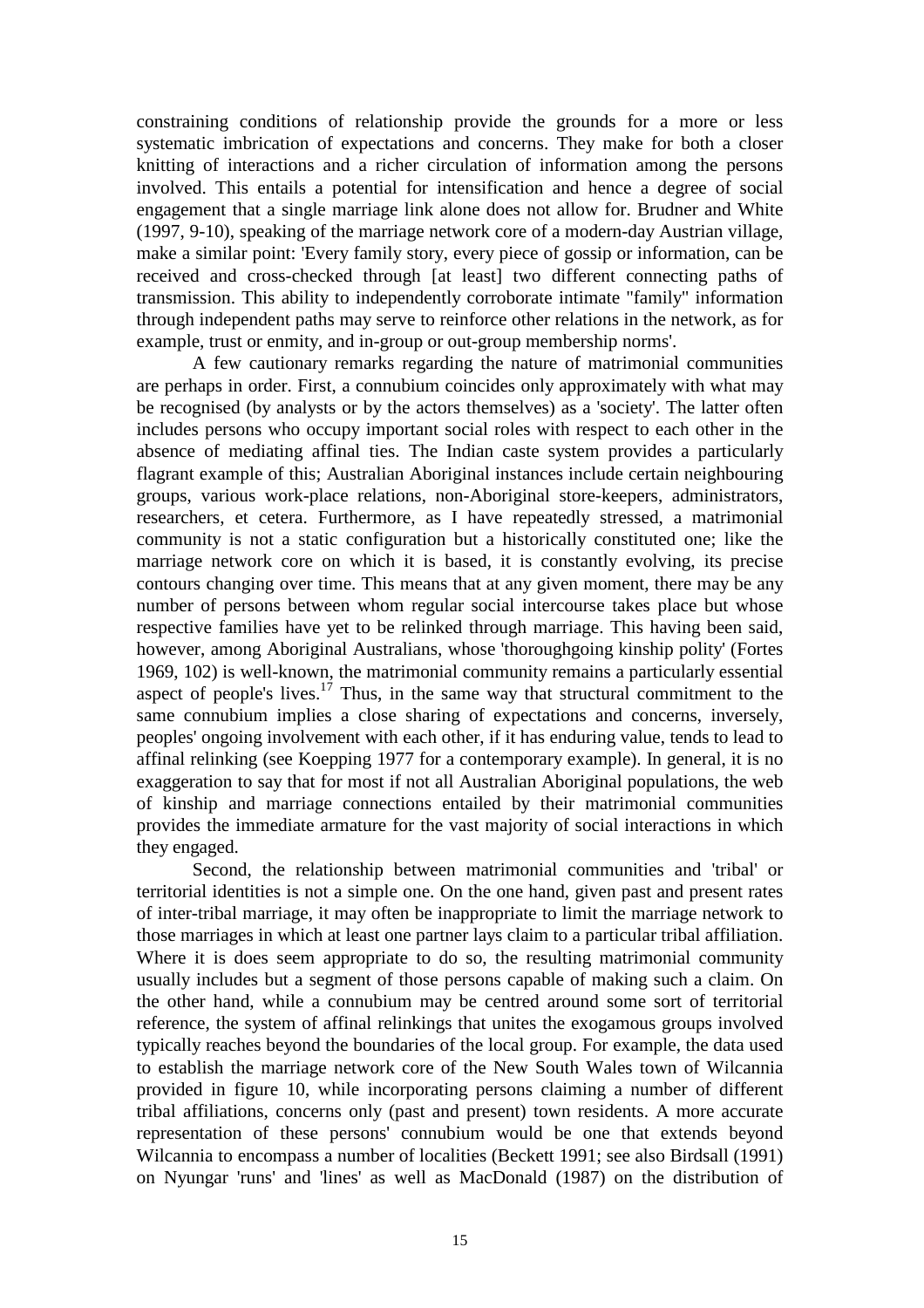marriages for a contemporary Wiradjuri community of New South Wales). The largely Aboriginal town of Oodnadatta in South Australia provides a similar example. Consider figure 12a, where males are indicated by solid lines and females by dotted lines. It represents the core of a marriage network connecting the various families reported by Gibson (1983) as living or having lived in or around this town. However, this core has been limited to only those circuits composed of marriages of the persons belonging to these families. Now compare this with Figure 12b which also represents the core of a marriage network relinking these same families. In this case the core has been augmented by other circuits which, in order to relink the marriages of Oodnadatta residents to each other, reach beyond the confines of the town to include non-residents and persons from a wider range of tribal affiliations. The latter data derives from Marika Moisseeff's field notes from her work among the Aboriginal population in and around the South Australian town of Port Augusta in 1993-94 (see Moisseeff 1997); it is not exhaustive and is meant to be suggestive rather than rigorously demonstrative. All the same, the difference between these two cores is striking: the one contains 62 unions, the other 209. The connubium derived from the latter not only encompasses a higher proportion of Oodnadatta families, it also accounts for many more of the genealogical interconnections that unite them, along with a number of non-resident others, into a particular socio-cultural whole.

#### **Figure12a Oodnadatta, core**

#### **Figure 12b Expanded Oodnadatta, core**

 Finally, unlike the marriage network cores from which they derive, matrimonial communities are not discrete entities. Any particular set of nonintermarrying persons may be structurally committed to two or more matrimonial communities. For example, a fair number of the people in the connubium founded upon the Oodnadatta cores represented in figures 9a and 9b, are also closely linked to other matrimonial communities centred elsewhere: around Lake Eyre, in the Flinder's Ranges and so forth. However, participation in a plurality of partially overlapping matrimonial communities, possibly situated at varying levels of organisation (see supra), is not particularly problematic for the persons concerned. Each family sees itself not as an element of a closed circle of marriages, but at the centre of a complex web of affinal connections. Indeed, from the point of view of the participants, 'membership' in a connubium is more a matter of more-or-less than one of yes-or-no. In this respect, structural commitment to a particular matrimonial community is perhaps best understood as a potentiality. It is the formal, relational foundation for and expression of a systemic involvement with the other 'members' of that community. However, the actual intensity of this involvement and the particular forms it takes will vary from case to case as a function of circumstantial considerations and individual life histories.

### **Conclusion**

 The study of Australian Aboriginal kinship and marriage has remained largely dominated by a preoccupation with terminological categories and the logical entailments of 'positive' marriage rules. It is thus become increasingly difficult to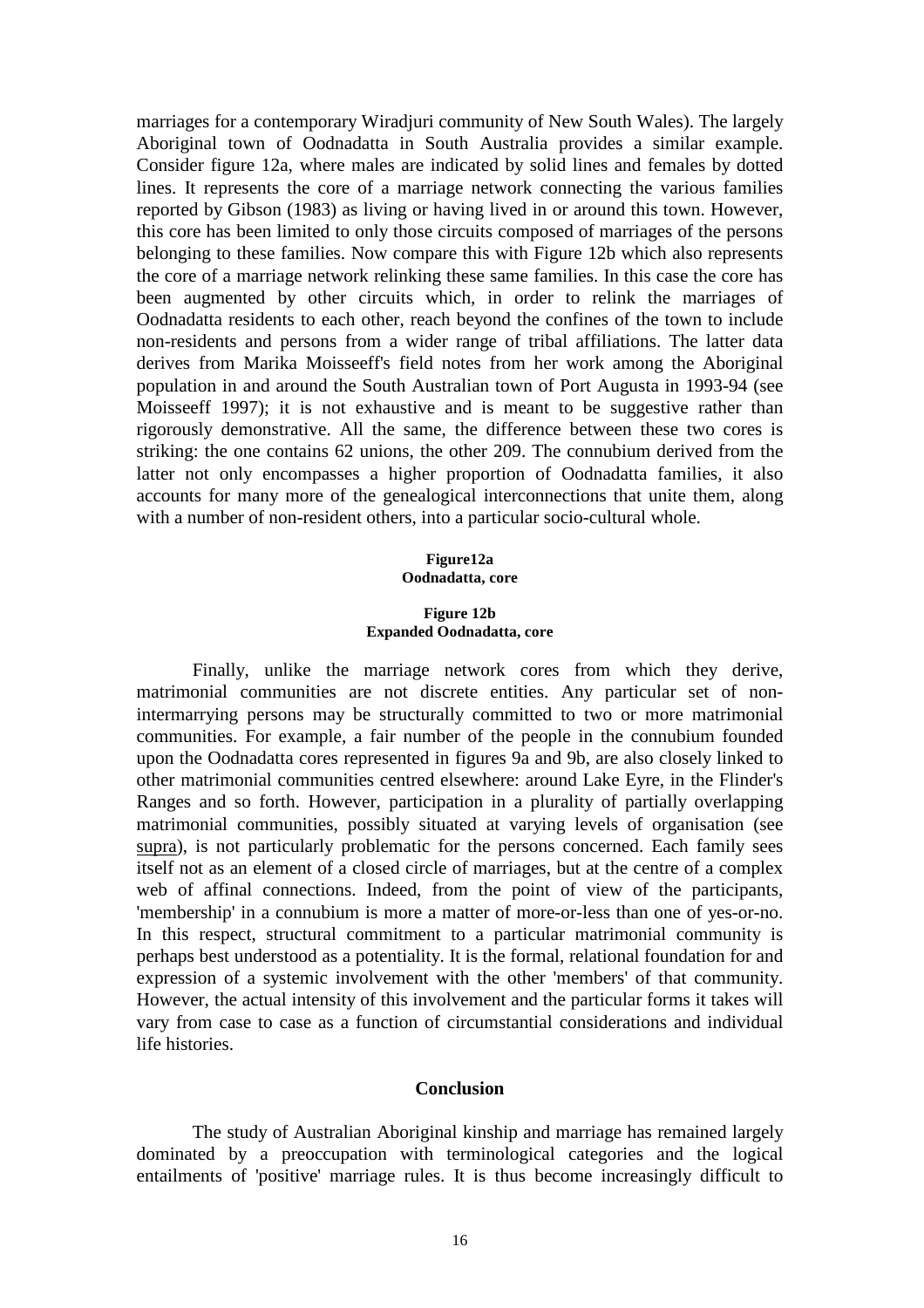bridge the gap that has grown between 'kinship' studies among remote Aboriginal groups where moieties, section/sub-section systems, prescriptive terminologies, et cetera are present, and research on 'family' organisation among settled Aboriginal populations where such organisational features are lacking. By giving primary importance to the properties of empirical marriage networks as they unfold through time, I have argued for a reversal of this trend. By attending to the emergent patterning of kinship and marriage connectivities, I suggest, it becomes possible to envisage certain aspects of Aboriginal social organisation in a novel comparative perspective capable of transcending remote/settled, 'elementary'/'complex' distinctions. I do not wish to imply that the study of systems of kin classification and related marriages rules are unimportant. The approch sketched out here, in many ways but a systematic application of a direction of research already pursued by a number of authors (for example Rose 1960; Hiatt 1965; Myers 1986), is to be seen as complementary to rather than exclusive of such concerns. For example, it is necessary to consider not only the incidence of terminology and marriage regulations upon the patterning of actual kinship and marriage ties (see for example Keen 1982), but also and inversely, how the formal properties of the kinship and marriage network as a whole may contribute to the development of certain terminological or normative phenomena. Similarly, I am of course not proposing that differences between remote and settled Aboriginal populations do not exist, but that such differences need to be evaluated in the light of empirical behaviour on the level of the ongoing ordering of their respective matrimonial networks. In this respect, the predominance of dual organisation among both settled and remote Aboriginal groups, as shown above, is, at the very least, highly suggestive of a unity of structure which transcends disparate historical circumstances.

 In attempting to propose a coherent analytical framework for the study of empirical marriage networks, I have distinguished between:

1. The delimited marriage network, assembled from a plurality of points of view and extracted from the larger regional, national or global. marriage network in which it is embedded in accordance with certain pragmatic and theoretical concerns.

2. The core of this network, composed of the genealogical circuits of relinked marriages (and the bridges these circuits, see note 4 supra) within such a network.

3. The matrimonial community, comprised of locally defined sets of nonintermarrying individuals connected to each other through core marriages; a special case of which is

4. the connubium, those locally defined sets of non-intermarrying individuals connected by multiple core marriages.

These various entities form a ordered series. At the same time, they concern quite different levels of analysis. Respectively they represent:

1. an open network of individuals connected by ties of consanguinity and affinity;

2. a closed network of marriages relinked through individuals into circuits;

3. an open, or

4. closed network of affinally related exogamous groups.<sup>18</sup>

The analytical framework implied by these notions is at once rigorous and flexible. Various criteria may be used both to delimit marriage networks and to determine the non-intermarrying sets of individuals which make up matrimonial communities. Different sorts of marriage network cores may be envisaged as well. The sample network cores considered above are all instances of the widest possible type of core, namely that formed by the sum of all genealogical circuits within the marriage network. However, more restricted cores such as those composed of only those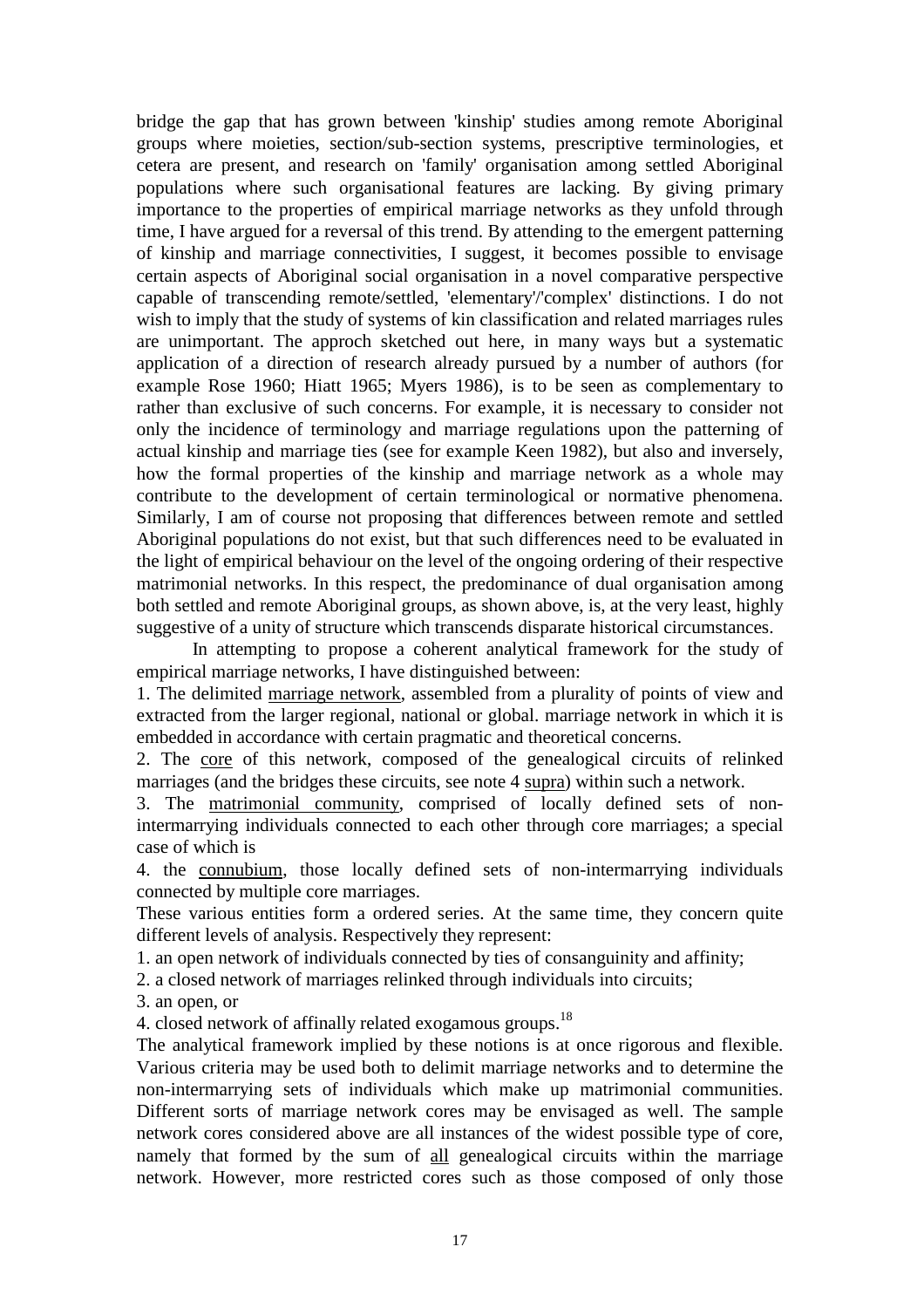circuits incorporating less (more) than a certain number of affinal (H/W) ties, or of only those circuits spanning more (less) than a certain number of generations, or of only those circuits made up of sibling-in-law ties, and so on, may also be taken into account. In this way, a variety of alternative network entities and their sociological correlates may be explored.

 Ethnographic accounts overwhelmingly attest to the central mediating role played by affinal connections among Australian Aboriginal populations. People having inter-related ties to the same stretch of territory, those undertaking ceremonial activities together, et cetera., do not just happen to intermarry. Rather, ongoing relations of matrimonial interdependence between such persons' families are constitutive of their ability to perform certain rituals, to properly look after country, to faithfully transmit land-related knowledge and so forth. One of the characteristic features of Australian Aboriginal societies is the at once intimate and systemic quality of the connection between links with place on the one hand and ties between people on the other. Indeed, this is one of the things that renders Aboriginal attachments to land so irreducible to individual possession, and hence, distinctively indigenous. To the extent that networks of kinship and marriage ties provide the basic social armature upon which this complex interrelationship is built and through which it is passed on, one possible practical domain of application of the perspective outlined here is that of land claims, notably Native Title claims, a major current preoccupation of many Aboriginal groups (see for example Edmunds 1994; Fingleton and Finlayson 1995). It is difficult to evaluate, in abstract terms, the usefulness of identifying delimited marriage networks, the cores of such networks, the matrimonial communities which derive from such cores, et cetera, within the context of the land claim process. Where the transmission of customary-law land entitlements along lines of descent is clearly at work, fairly well-defined estates being held by families or other small groups, such an approach may prove irrelevant, redundant, or even, as an source of unwarranted conflict, highly problematic. However, wherever, for either historical or social structural reasons, descent-based lines of transmission are less in evidence and/or a more holistic approach seems appropriate, marriage network entities may provide the empirical grounds for the conceptualisation and the constitution of more extensive collectivities in whose name land claims may be pursued.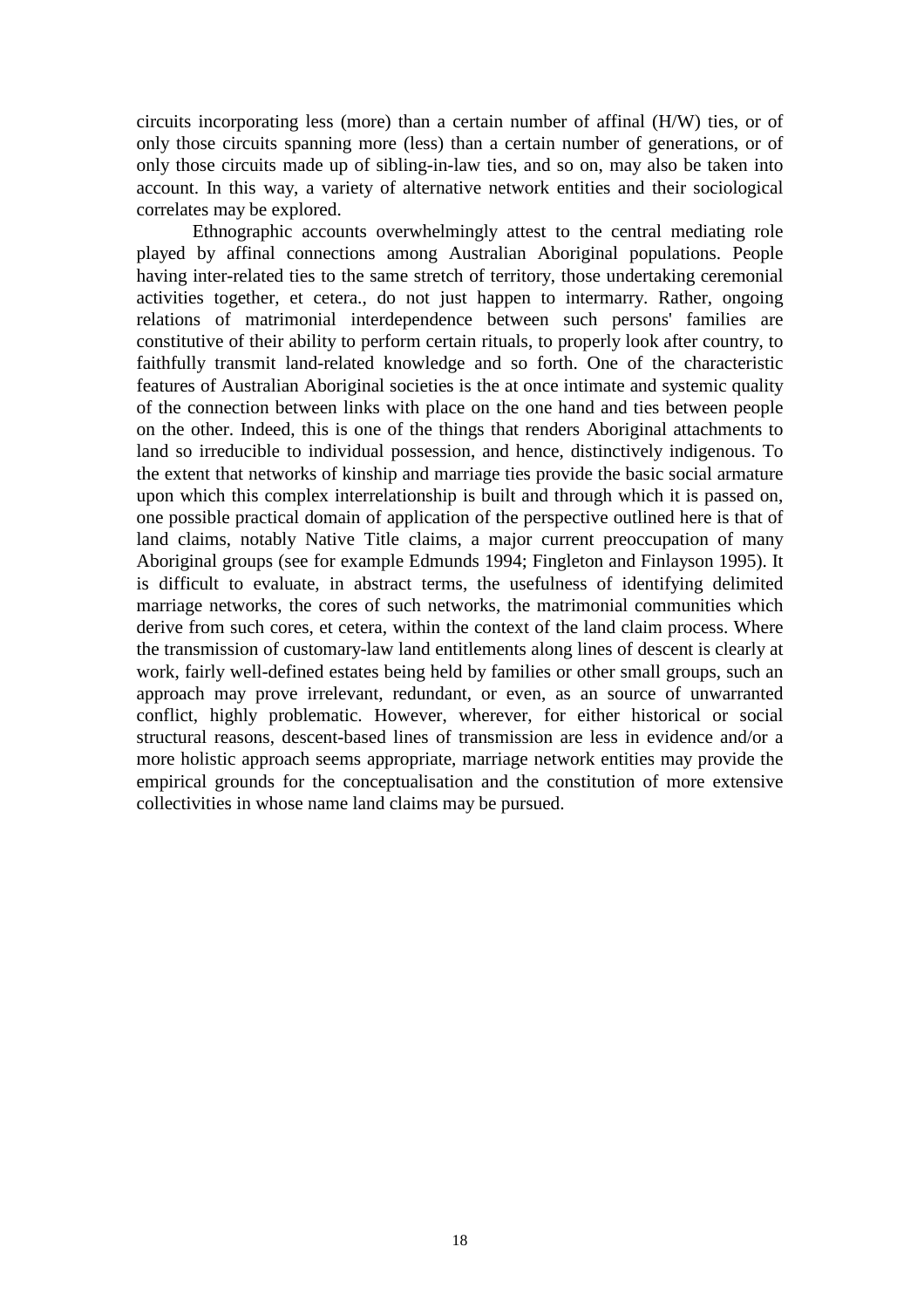#### **NOTES**

1. The presence of 'inter-tribal' marriages and in recent years, forced reallocations and the removal of 'half-caste' children as well as an increase in geographical mobility, may all be supposed to have contributed to a dispersal of alliances. On the other hand, the more or less systematic concentration of the remnants of decimated populations around government settlements and in missions may have had an opposite effect, bringing about for example a higher rate of local endogamy than existed previously. Such matters can only be settled empirically.

2. This formalism derives from Bertin (1967) and Guilbaud (1970). See White and Jorion (1992) for a discussion and Héran (1996) for a comparable system of notation.

3. This and the following figures derive from the IBM PC program PGRAPH, written by Douglas R. White to produce graphic representations of kinship networks as parental orders (see White and Jorion 1992; White and Houseman n.d.). It should be noted that the generations shown in these graphs are the result of an algorithm which locates parents' marriages at a higher generation than those of their children. In other words, these generations correspond neither to genealogical levels nor to chronological intervals but derive from the organisation of the network as an entirety.

4. The core may include marriages which are not themselves part of a block (they do not lie upon a circuit), but which connect various blocks or sub-cores together. However, in those cases where the core is composed of a single block, as in all the marriage networks mentioned in this article, the terms 'core' and 'block' may be used interchangeably. For more regarding this and other aspects of core structure, see White and Jorion (1996); White and Houseman (n.d.).

5. A similar example from the Indian sub-continent is that of the Purum: the sample of 141 marriages collected by Das (1945) which has occasioned the spilling of so much anthropological ink (for example Needham 1962, 1971; Akerman 1964), in fact reduces to a core of only 18 marriages.

6. The expression 'super-set' is used here to indicate that the possibility of representing the marriage network by means of a bipartite graph (see Hage and Harary 1991) does not, in itself, imply the existence of such bipartitions as culturally recognised units.

7. In a core containing G groups connected by M marriages, it is possible to trace out more than M-G+1 circuits. However such surplus circuits, formed by the union of two or more 'independent' or 'elementary' circuits, are analytically superfluous. Core structure can only be legitimately evaluated with regard to elementary circuits, that is, those that can not be formed by the union of two or more circuits in the core. The graph theory formula for calculating the number of elementary circuits in a graph is  $N^{\circ}$ arcs -  $N^{\circ}$  nodes + 1 (Gibbon 1985).

8. See for example Mendenhall and Ramey (1973) for the binomial test; for the application of this test to the measurement of bipartite marriage network patterns, see White and Jorion (1996).

9. Oblique marriages, that is, marriages between persons of adjacent generations, can be distinguished formally by the fact that, unlike same generation marriages, they are not compatible with both viri- and uxori-sidedness, but only with either one or the other. Thus, marriages with ZD, BDD or WBD (or with FFZD, MBSD or MBW) are consistent with viri-sidedness but not with uxori-sidedness, whereas marriages with FZ, BD or MBDD (or with MMBD, MMBDDD or FZDD) are consistent with uxorisidedness but not with viri-sidedness. This means that in marriage networks where there are no oblique marriages, viri-sidedness implies uxori-sidedness and vice versa: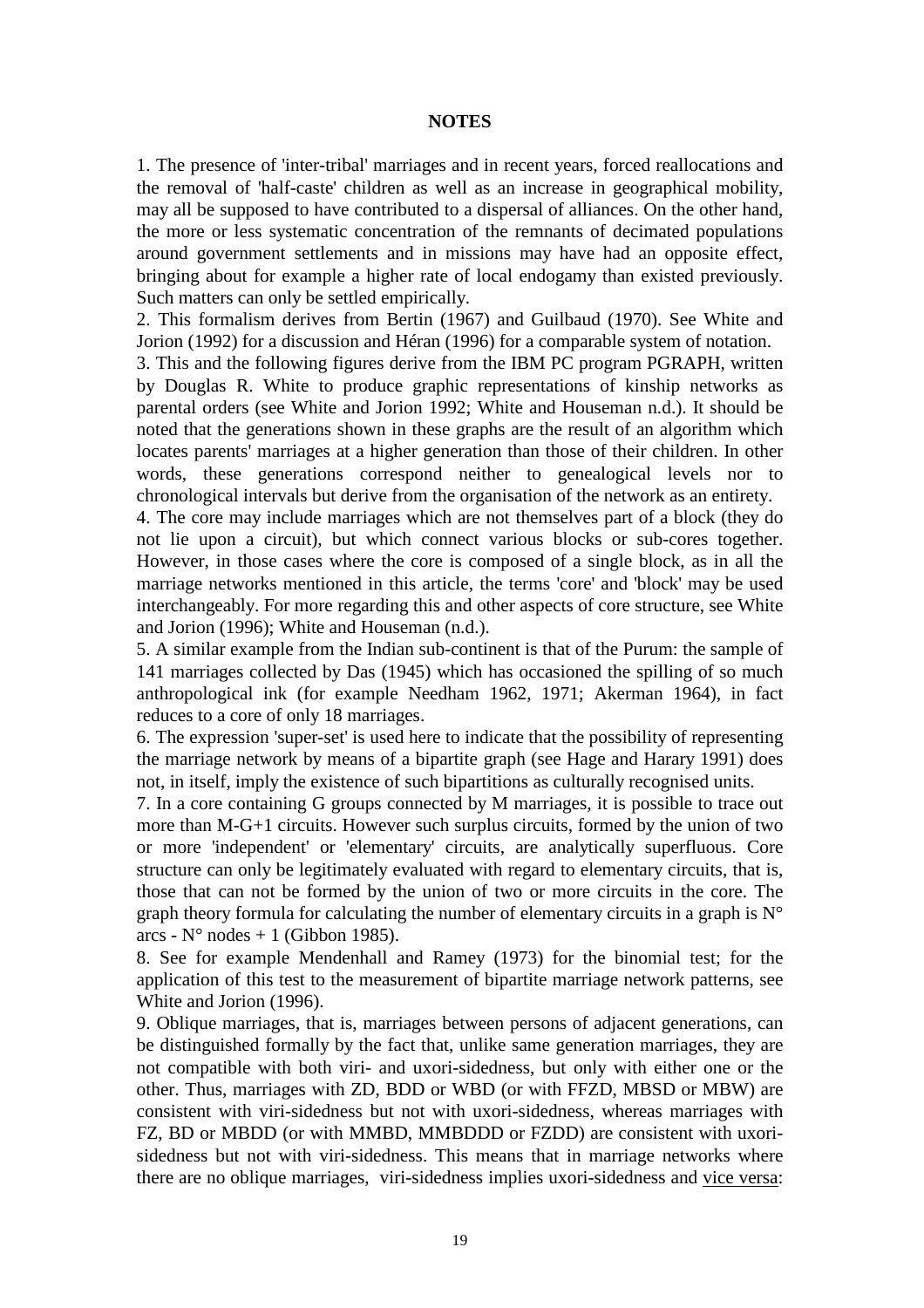the marriage network is at once viri- and uxori-sided. Similarly, the presence of both viri- and uxori-sidedness implies the absence of such marriages. Regarding these matters see Houseman and White (1997).

10. The Adnyamathanha case provides an interesting historical example of how moiety membership and sidedness, once closely congruent, can become disconnected. C. Davis and P. McKenzie, the authors of Adnyamathanha Genealogy (1985), explain 'We have not included the [matri]moieties in this book because a lot of Adnyamathanha men either had mixed marriages or relationships with women from different tribes with different systems of descent' (1985, vii). This is consistent with the widely held opinion among those included in these genealogies that the prohibition on intra-moiety unions has long since ceased to be in effect. Nevertheless, as Figure 9 and Table 1 attest, there are only six exceptions to uxori-sidedness, the likeliness of such a distribution occurring by chance being 2 in  $10,000,000,000,000,000$ .

11. See for example Scheffler's (1985) reconsideration of Meggitt's (1962) Warlpiri material and Moisseeff's (1995) synthesis of Spencer and Gillen's (1927) observations regarding the Aranda.

12. Take for example the simplest case of descent line A, linked by marriage with lines B and C which have a marriage link between themselves. From A's viewpoint (that is, taking descent line A as an initial reference), B and C are on the same, opposite side, whereas from, say, B's point of view, both A and C are together on the opposite side from B. The sidedness rates provided above for various populations represent 'best fit' bipartitions for the networks concerned, but by no means the only ones.

13. I have sought to illustrate certain broad features of Australian Aboriginal marriage networks. A closer analysis, impossible within the limits of this paper, would of course reveal further common characteristics as well as more fine-grained morphological differences from one population to the next, regarding for example varying rates of particular types of marriages.

14. It is important to stress that the distinctive criteria here is non-marriagability and not the absence of kinship per se. Thus, for example, in a society where mother's brother's daughter (MBD) is a permited spouse and father's brother's daughter (FZD) is not, both may be recognised as Ego's kin; however MBD, is a (virtual) affine and does not count among Ego's consanguines. Regarding the importance of not conflating consanguinity with kinship, see Viveiros de Castro 1997.

15. It is also necessary to be sensitive to the difference between general classificatory principles of exogamy (for example clan or moiety co-membership) and operational relations of non-marriagability as defined by the application of these principles in particular social contexts. For example, it does not seem very helpful to include as part of the same matrimonial community, clan or moiety members residing in distant areas between whom no regular relations exist.

16. The term 'circulating connubium' was introduced by Dutch anthropologists to describe an asymmetrical alliance system of Indonesia founded upon circuits of wifegiving and wife-taking groups (van Wouden 1968). For this reason the word 'connubium' alone easily lends itself to the idea of a set of collectivities systematically interconnected (albeit not necessarily asymmetrically) through marriage.

17. 'We can take it as established that the ideology of kinship pervades, regulates and orders every domain of Australian Aboriginal social life. Even the partly esoteric domain of totemic belief, cult and mythology is tied to the framework of kinship' (Fortes 1969, 102). Regarding the importance of relations of kinship and marriage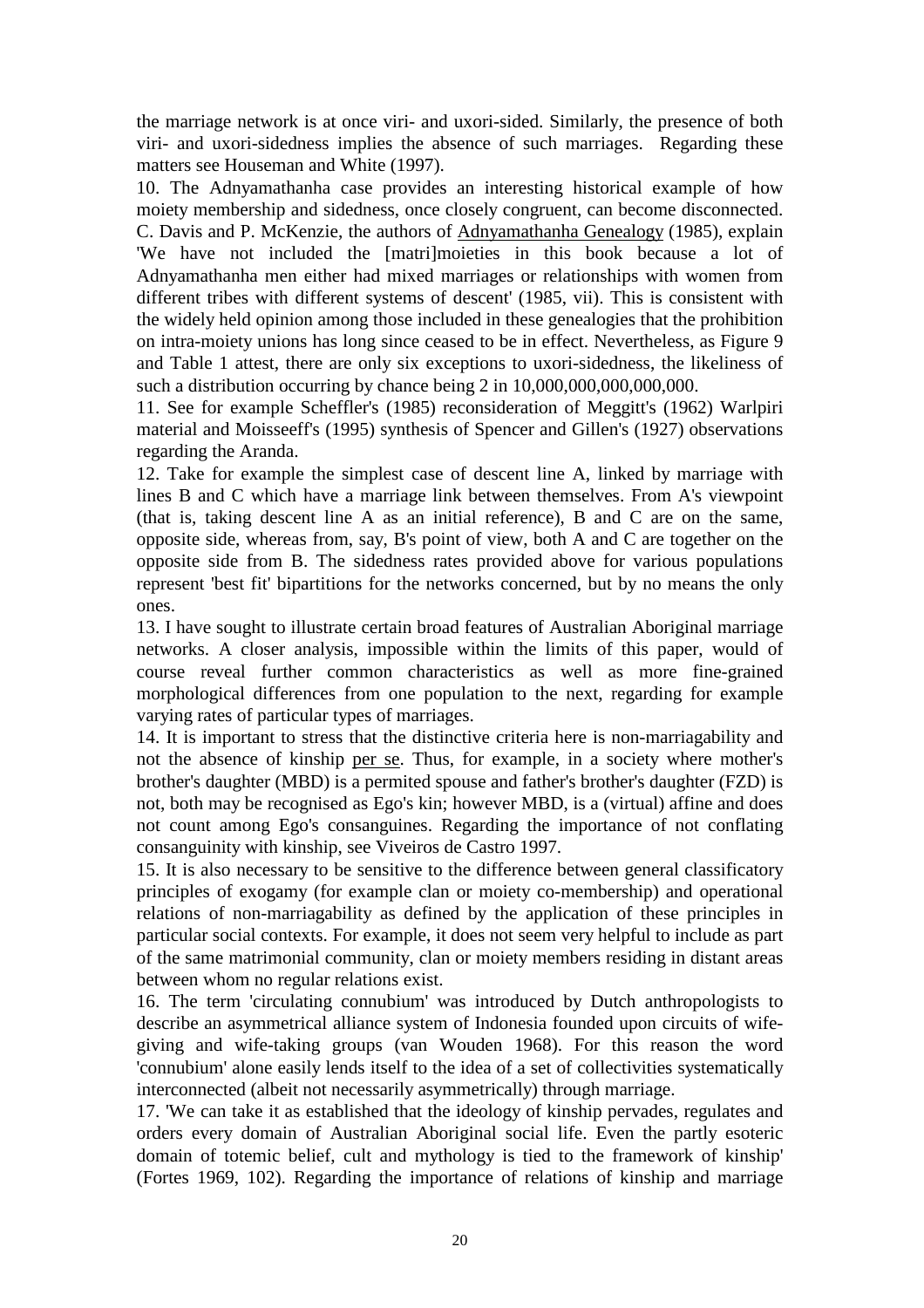among Australian Aboriginal populations in an urban setting, see Inglis (1964), Gale (1970) and Schwab (1991) among others.

18. This list does not exhaust the components of a network framework for the analysis of kinship and marriage (see White and Houseman n.d.). Thus, as mentioned in note 4 supra, strictly speaking, a marriage network core is made up either of a single block (a set of interconnected marriage circuits) or of several blocks linked to each other by inter-block points or paths (bridges) which are not themselves part of a block. Such bridges between the component blocks of a core may be founded either upon ties of descent, in which case the persons in the linked blocks may be presumed to have a common ancestor, or upon a relation of affinity, in which case the persons in the linked blocks may have real or potential descendants in common. These two logical possibilities represent two very different situations sociologically. If only ancestorbased linkages are taken into account, those blocks connected through marriage alone being excluded, the result is a descent core. In the context of Aboriginal land claims for example (infra), it may be appropriate to focus upon matrimonial communities and connubia derived from such descent cores.

# **ACKNOWLEDGEMENTS**

An initial version of this paper was presented at the Research Seminar of the Australian Institute for Aboriginal and Torres Strait Islander Studies in October 1994. I am grateful to the Institute and to the participants of this Seminar for their comments and encouragement. I am also indebted to the Anthropology Department of the University of Adelaide, J. Gray and D. Fergie in particular; as a Visiting Research Fellow of the Department my work was greatly facilited. Finally, I would like to thank P. Boyer, K. Doohan, M. Edmunds, L. Hiatt, W. Humes, I. Keen, J. Lambert, G. MacDonald, M. Moisseeff, N. Peterson, P. Sutton, E. Viveiros de Castro, D. R. White and the AAS Journal's anonymous reader who kindly commented on earlier drafts.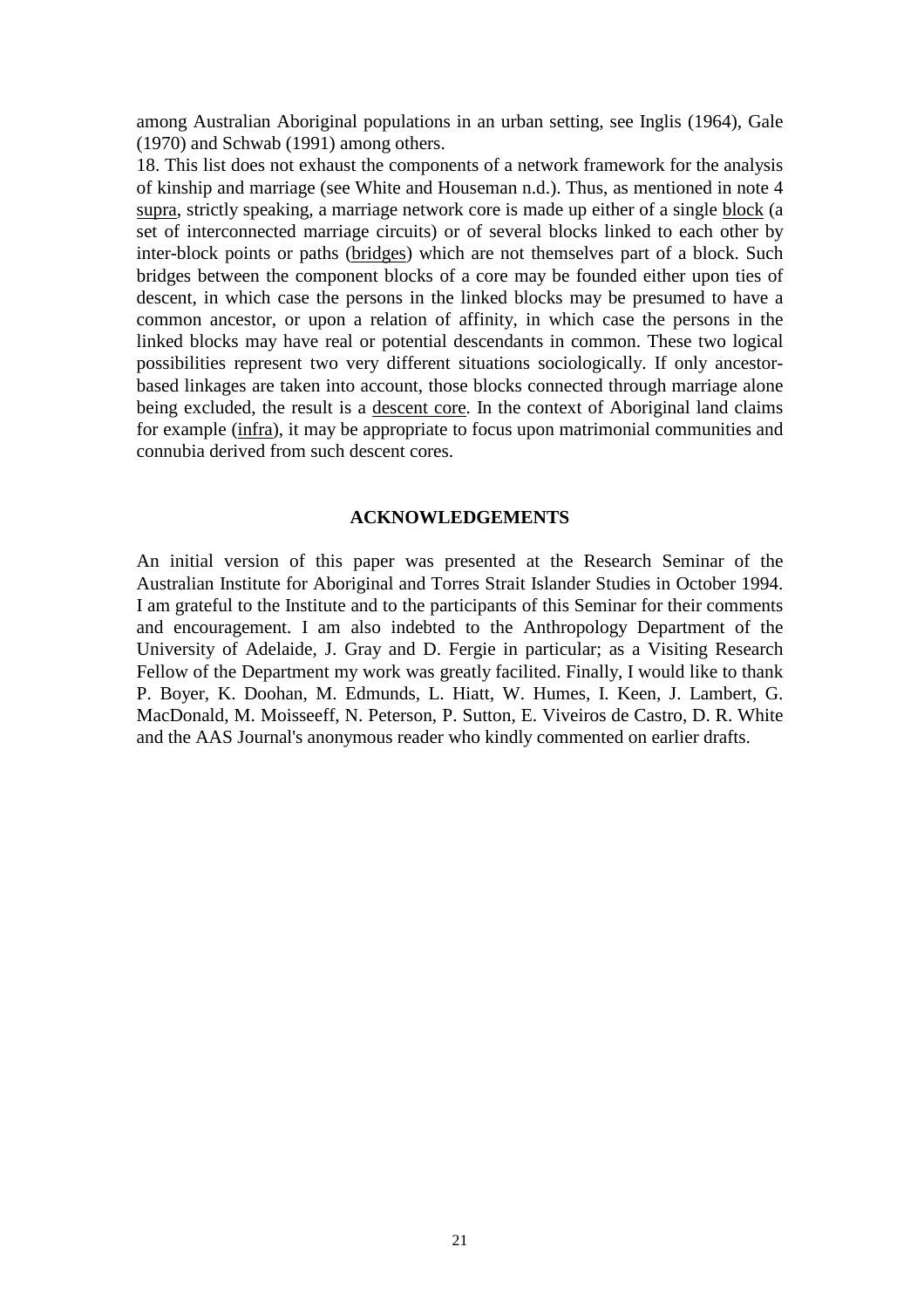#### **REFERENCES**

Akerman, C. 1964 Structure and Statistics: The Purum Case, American Anthropologist 66, 53-65.

Banerjee, B. 1966 Marriage and Kinship of the Gangadikara Vokkaligas of Mysore, Deccan College Postgraduate and Research Institute, Poona.

Beckett, J.R. 1991 Kinship, Mobility and Community in Rural New South Wales, In I. Keen (ed.) Being Black. Aboriginal Cultures in 'Settled' Australia, Aboriginal Studies Press, Canberra.

Bertin, J. 1967 Les réseaux. Sémiologie Graphique: Les diagrammes - les réseaux - les cartes, Ecole des hautes Etudes en Sciences sociales and Gauthier-Villars, Paris.

Birdsall, C. 1991 All One Family, In I. Keen (ed.) Being Black. Aboriginal Cultures in 'Settled' Australia, Aboriginal Studies Press, Canberra.

Bloch, M. 1995 Le cognitif et l'ethnographique, GradHiva 17, 45-54.

Brudner, L.A. and D.R. White 1997 Class, Property and Structural endogamy: Visualizing Network Histories, Theory and Society 26.

Chagnon, N. 1974 Studying the Yanomamo, Holt, Rinehart and Winston, New York.

Davis, C. and P. McKenzie 1985 Adnyamathanha Genealogy, Aboriginal Heritage Branch, South Australian Department of Environment and Planning, Adelide.

Das, T. 1945 The Purums: An Old Kuki Tribe of Manipur, Calcutta University Press, Calcutta.

Denham, W.W. 1978 Alyawara Ethnographic Data Base, HRAF Publications, New Haven.

Edmunds, M. (ed.) 1994 Claims to Knowledge, Claims to Country. Native Title, Native Title Claims and the Role of the Anthropologist, Australian Institute of Aboriginal and Torres Strait Islander Studies, Canberra.

Falkenberg, A. and J. Falkenberg 1981 The Affinal Relationship System: A New Approach to Kinship and Marriage among the Australian Aborigines at Port Keats, Universitetsforlaget, Oslo.

Feinberg, R. 1982 Anuta. Social Structure of a Polynesian Island, Bringham Young University Press, Laiee (Hawaii).

Fennell, M. and A. Grey 1974 Nucoorrilma, University of Sydney, Sydney. (in collaboration with the Aboriginal people of Tingha, N.S.A.).

Fingleton, J. and J. Finlayson (Eds.) 1995 Anthropology in the Native Title Era, Australian Institute of Aboriginbal and Torres Strait Islander Studies, Canberra.

Fischer, H. 1975 Gabsungkeg '71. Verwandtschaft, Siedlung und Landbesitz in einem Dorf in Neuguinia, Klauss Renner, Munich.

Fox, R. 1978 The Tory Islanders, Cambridge University Press, Cambridge.

Gagne, T.-L.1984 Répertoire des Marriages de St.-Gabriel de Ferland (1967-1985) et Ste. Bernadette de Boileau (1935-1983). Village de la Baie. Comté Dubuc, Mimeograph.

Gale, F. 1970 The Impact of Urbanization on Aboriginal Marriage Patterns In R.M. Berntd (ed.) Australian Aboriginal Anthropology: Modern Studies in the Social Anthropology of the Australian Aborigines, University of Western Australia Press, Nedlands.

Gibbons, A. 1955 Algorithmic Graph Theory, Cambridge University Press, Cambridge.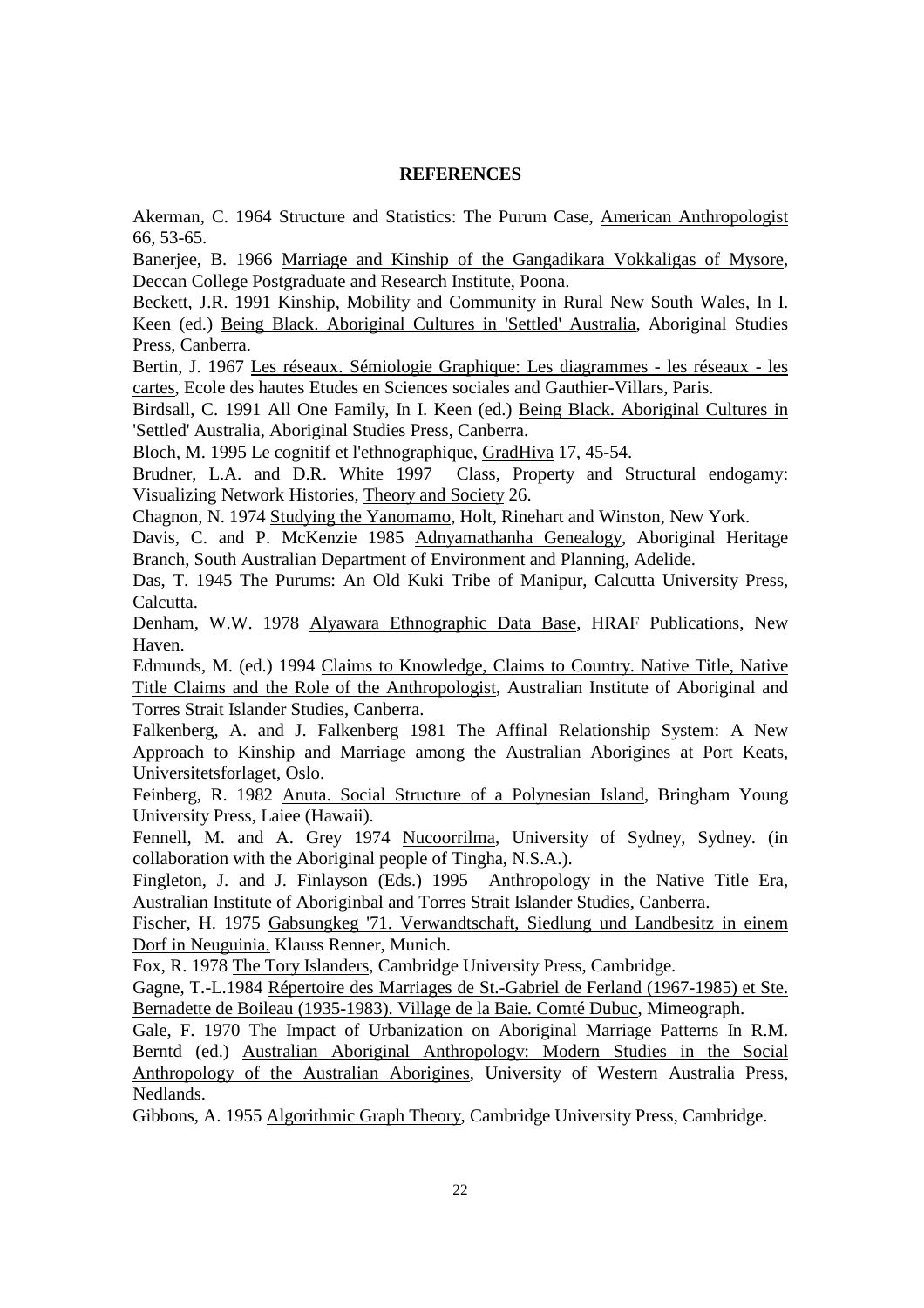Gibson, J. 1987 Oodnadatta Genealogies, Oodnadatta Aboriginal Housing Society, Oodnadatta.

Guignard, E. 1984 Faits et modèles de parenté chez les Touareg Udalen, L'Harmattan, Paris.

Guilbaud, G.Th. 1970 Système parental et matrimonial au Nord Ambrym, Journal de la Société des Océanistes 26, 9-32.

Hage, P. & F. Harary 1991 Exchange in Oceania. A Graph Theoretic Analysis, Clarendon Press, Oxford.

Héran, F. 1996 Figures et legèndes de la parenté, Institut National des Etudes Démographiques (INED, Paris.

Hiatt, L.R. 1965 Kinship and Conflict: A Study of an Aboriginal Community in Northern Arnhem Land,Australian National University, Canberra.

Houseman, M. 1990 Les structures de l'alliance chez les Beti : Analyse critique du fonctionnement matimonial dans les systèmes semi-complexes, In. Héritier-Augé (ed.) Les complexités de l'alliance. Systèmes semi-complexes, Archives Contemporaines, Paris.

Houseman, M. and D.R. White 1996 Les structures réticulaires de la pratique matrimoniale L'Homme XXXII.

Houseman, M. and D.R. White 1997 Taking Sides: Marriage Networks and Dravidian Kinship in Lowland South America, In M. Godelier, T. Trautman and Tjon Sie Fat (eds.) Transformations of Kinship. Dravidian, Iroquois, Australian and Crow-Omaha, Smithsonian Institution Press, Washington D.C.

Houseman, M. and D.R. White In press Network Mediation of Exchange Structures: Ambilateral Sidedness and Property Flows in Pul Eliya (Sri Lanka), In T. Schweizer and D.R. White (eds.) Kinship, Networks and Exchange, Cambridge University Press, Cambridge.

Inglis, J. 1964 Dispersal of Aboriginal Families in South Australia (1860-1960), In M. Reay (ed.) Aborigines Now. New Perspective in the Study of Aboriginal Communities, Angus and Robertson, Sydney.

Jolas, T., Y. Verdier and F. Zonabend 1970 Parler famille, L'Homme X (3), 5-26.

Kartinyeri, D. 1983 The Rigney Family Genealogy, University of Adelaide, Adelaide.

Kartinyeri, D.1985 The Wanganeen Family Genealogy, University of Adelaide, Adelaide.

Kartinyeri, D.1989 The Kartinyeri Family Genealogy, University of Adelaide, Adelaide.

Kartinyeri, D.1990 The Wilson Family Genealogies, University of Adelaide, Adelaide.

Koepping, K.P. 1977 Cultural Pattern on an Aboriginal Settlement in Queensland, In R.M. Bernt (ed.) Aborigines and Change. Australia in the '70s, Australian Institute of Aboriginal Studies, Canberra.

Lucich, P. 1968 The Development of Omaha Kinship Terminologies in Three Australian Aboriginal Tribes of the Kimberley Division, Western Australia, Australian Institute of Aboriginal Studies, Canberra.

Lucich, P. 1986 Genealogical Symmetry. Rational Foundations of Australian Kinship, Light Stone Publications, Armidale (New South Wales).

Macdonald, G. 1987 The Wiradjuri, In J.C.R. Camm and J. McQuilton (eds.) Australians: A Historical Atlas, Syme and Wildon Assoc., Sydney Fairfax.

Maybury-Lewis, D. 1967 Akwa-Shavante Society, Clarendon, Oxford.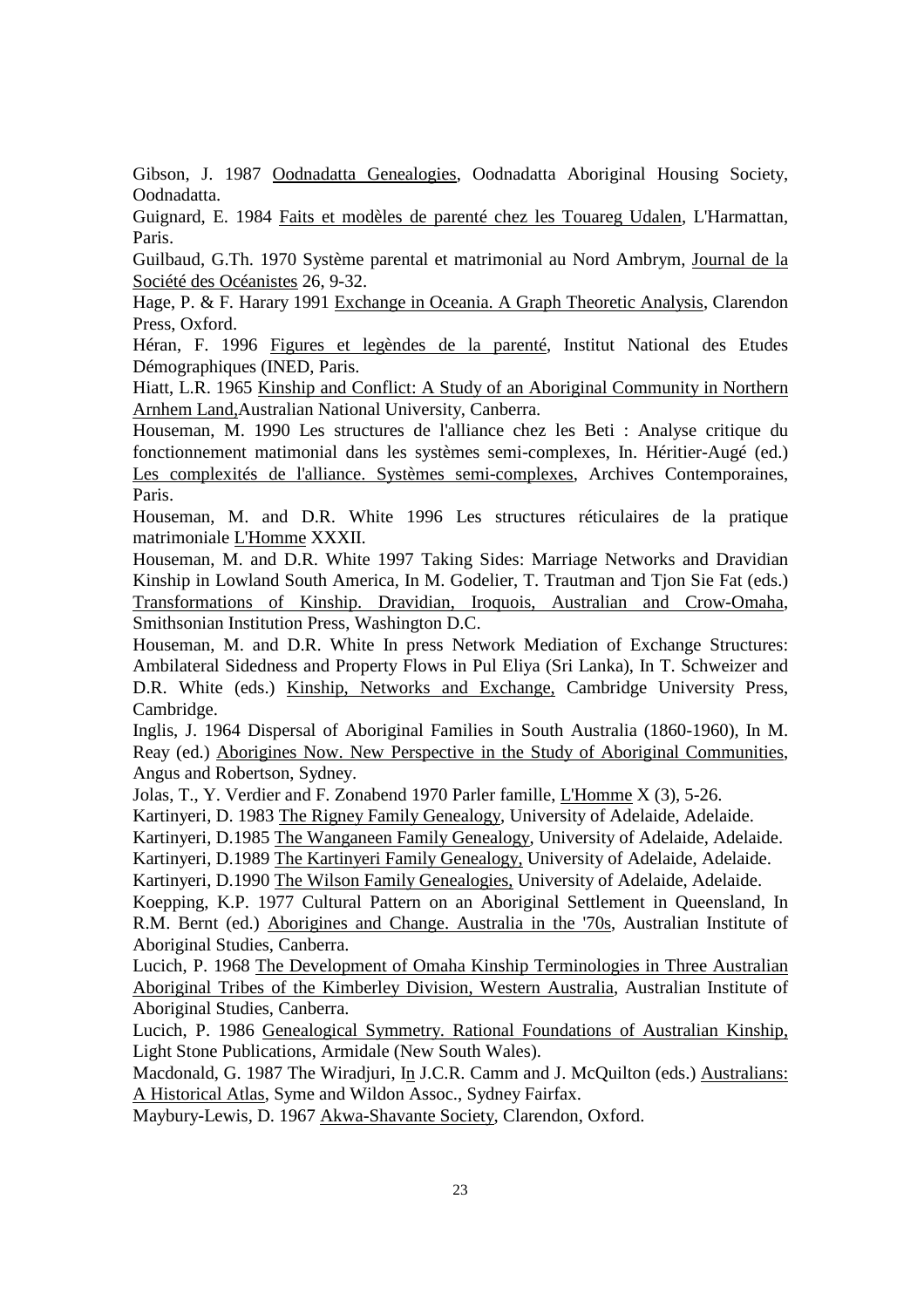Meggitt, M. 1962 Desert People, Angus & Robertson, Sydney.

Meggitt, M. 1972 Understanding Australian Aboriginal Society: Kinship Systems or Cultural Categories?, In P. Reining (ed.) Kinship Studies in the Morgan Centennial Year, Anthropological Society of Washington, Washington D.C..

Memmott, P. 1991 Humpy, House and Tin Shed: Aboriginal Settlement History on the Darling River, University of Sydney, Sydney.

Moisseeff, M. in press Aspects of an Aboriginal Village in South Australia. Davenport Community Profile 1993, Institute of Aboriginal and Torres Strait Islander Studies, Canberra.

Moisseeff, M. 1995 Un long chemin semé d'objets cultuels, Ecole des hautes Etudes en Sciences sociales (Cahiers de L'Homme), Paris.

Myers, F. 1986 Pintupi Country, Pintupi Self: Sentiment, Place and Politics among Western Desert Aborigines, Australian Institute of Aboriginal Studies / Smithsonian Institution Press, Canberra / Washington D.C..

Nakane, C. 1967 Garo and Khasi. A Comparative Study in Matrilineal Systems, Mouton (Cahiers de L'Homme), Paris.

Needham, R. 1962 Structure and Sentiment, Chicago, University of Chicago Press.

Needham, R. 1971 Introduction, In R. Needham (ed.), Rethinking Kinship and Marriage, Tavistock, London.

Redfield, R. 1965 The Little Community, University of Chicago Press, Chicago.

Rivers, W.H.R. 1904 Genealogical Tables, Genealogies, In Haddon, A.C. (ed.) Reports of the Cambridge Anthropological Expedition to Torres Straits, vol V. Sociology, Magic and Relgion of the Western Islanders, Cambridge Anthropological Institute, Cambridge.

Rose, F. 1960 Classification of Kin, Age Structure and Marriage Among the Groote Eylandt Aborigines, Deutsche Akademie der Wissenschaften zu Berlin, Berlin.

Rose, F. 1965 The Winds of Change in Central Australia, Deutsche Akademie der Wissenschaften zu Berlin, Berlin.

Scheffler, H.W. 1978 Australian Kin Classification, Cambridge University Press, Cambridge.

Scheffler, H.W. 1985 Kin Classes as Cultural Categories: The Walbiri Case, In D.E. Barwick, J. Beckett and M. Reay (eds.) Metaphors of Interpretation. Essays in Honhour of W.E.H. Stanner, Australian National University Press, Canberra.

Schwab, J. 1991 Ambiguity, Style and Kinship in Adelaide Aboriginal Identity, In I. Keen (ed.) Being Black. Aboriginal Cultures in 'Settled' Australia, Aboriginal Studies Press, Canberra.

Spencer, B. and F.J. Gillen 1927 The Arunta: A Study of a Stone Age People, Macmillan, London.

Tilbrook, L. 1983 Nyungar tradition: Glimpses of South-western Australia 1829-1914, University of Western Australia, Nedlands.

Tindale, N. 1962 Some Population Changes Among the Kaiadilt of Bentinck Island, Records of the South Australian Museum 14, 297-336.

Tindale, N. 1974 Aboriginal Tribes of Australia: Their Terrain, Environmental Controls, Distribution, Limits and Proper Names, Australian National University Press, Canberra.

Viveiros de Castro, E. 1993 Structures, régimes, stratégies, L'Homme 125, 117-37.